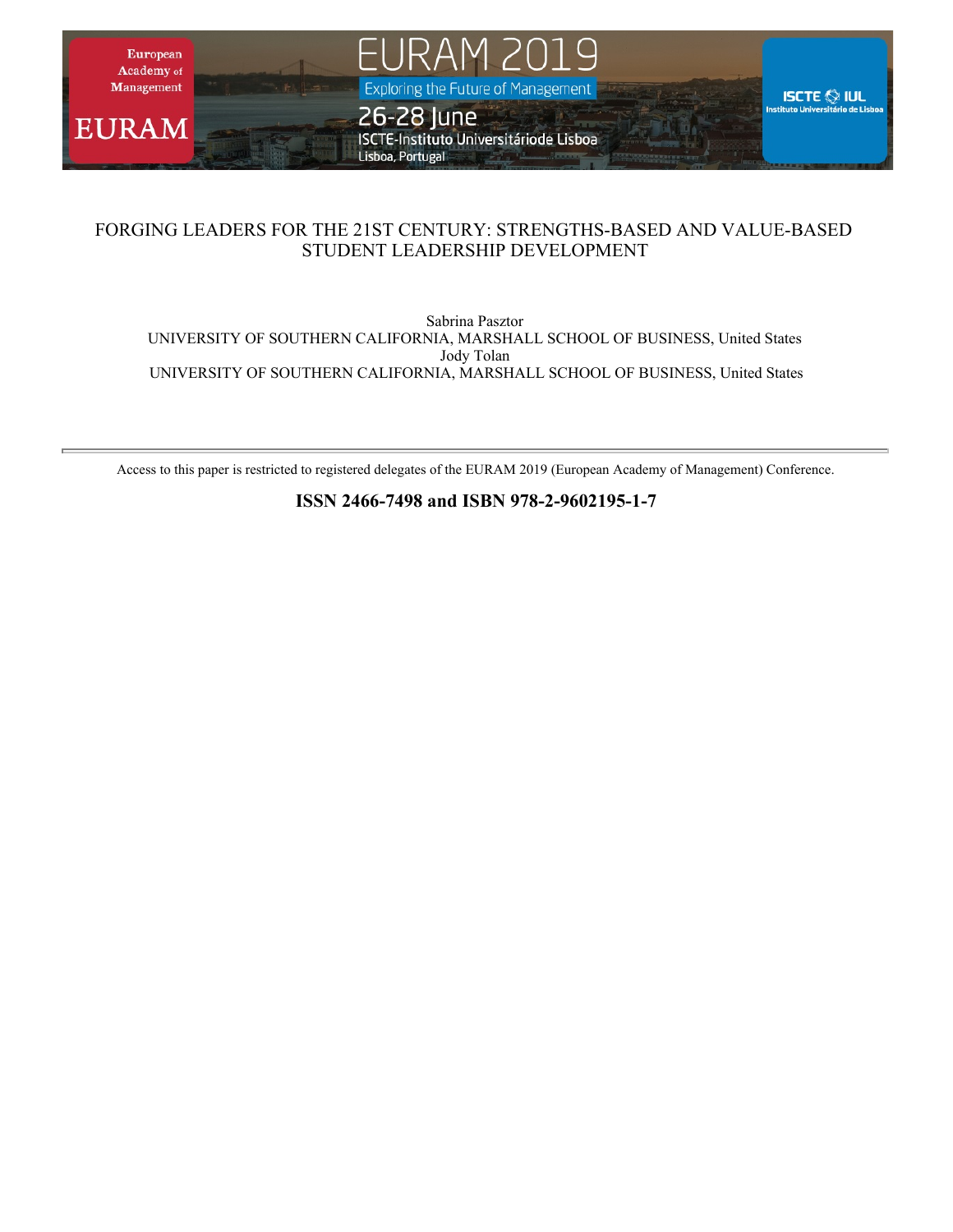# **Forging Leaders for the 21st Century: Strengths-based and Value-based Student Leadership Development**

# **ABSTRACT**

Leadership skills are critical yet undeveloped or unmet in contemporary organizations, despite the rating by employers of leadership as pivotal for future employees graduating from U.S. institutions of higher education. In a strategic, targeted effort to address this gap, a private 4-year research and teaching university located in California, United States, developed an applied leadership program experience for its first-year business students. The overarching program objective were to build the confidence, character and courage of student to lead more successfully across multiple domains (academic, personal and professional). Two components of the program include Strengths-based leadership and Value-based leadership. The first program cohort was successfully launched in spring 2018 (January – May 2018) with 63 participants, who engaged in seminars and experiential activities to increase their effectiveness as leaders by building on strengths, practicing leadership skills, and getting coaching and feedback from trained faculty and peer mentors. Evaluation results of the Program were highly positive, showing growth in self-reported knowledge, skill and confidence in understanding and application of leadership strengths and values. This study provides an overview of the Program goals, learning objectives, components, marketing and recruitment, and findings which support student leadership development in preparing future leaders for the 21<sup>st</sup> century and beyond.

**KEYWORDS:** leadership development programs, assessment, strengths-based leadership, values-based leadership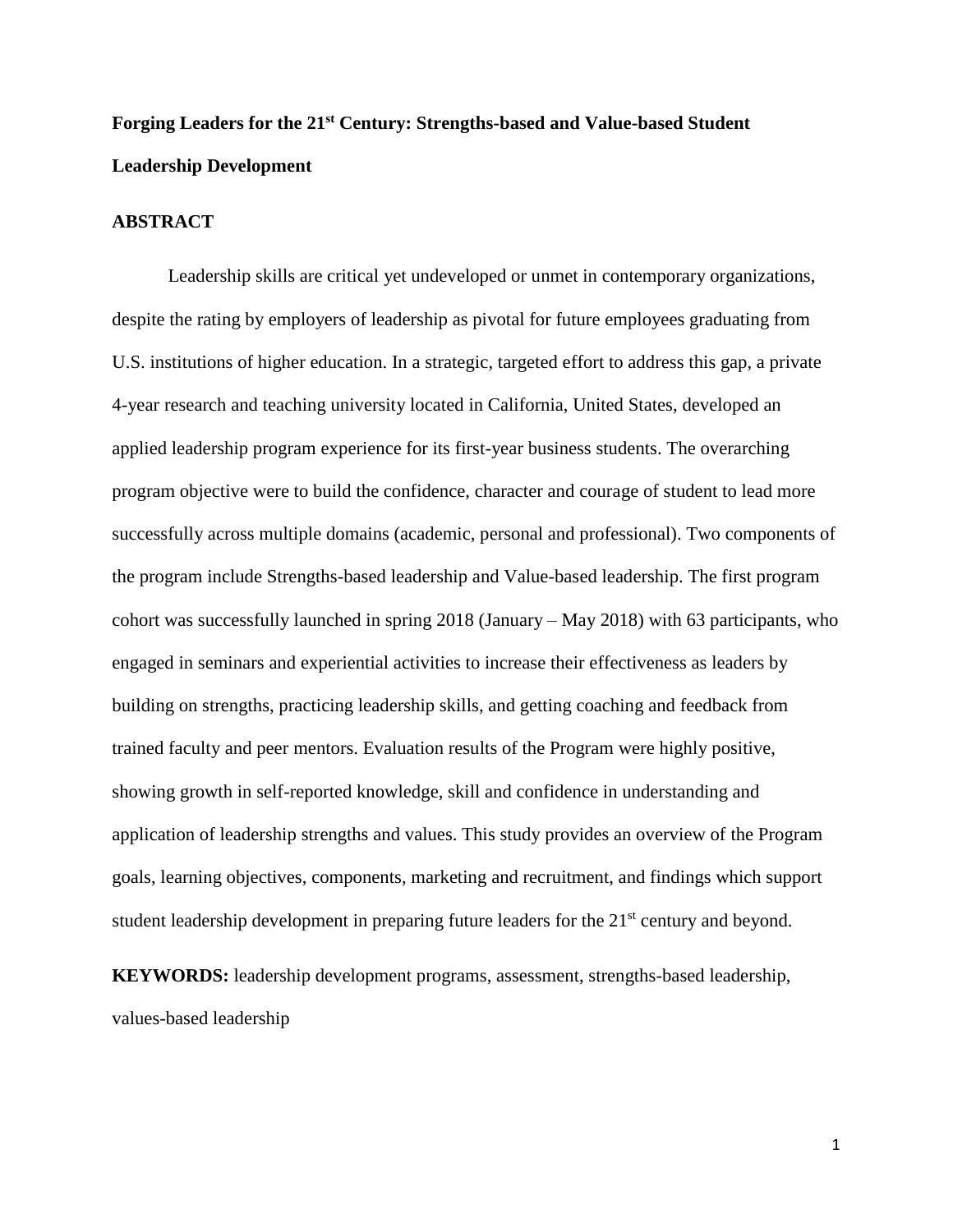# **INTRODUCTION**

Leadership skills have been identified as one of the most critical for sustainable competitive advantage, yet underdeveloped in contemporary organizations (Wagner, 2014; Deloitte, 2014; The Conference Board, 2006). According to a recent Conference Board report (2006), nearly 82% of employers rate leadership as "very important" for those coming out of four-year college programs. Thirty-eight percent of respondents in a recent Deloitte survey (2014) on global human capital rated building global leadership as an *urgent* issue to address to remain competitive. However, employers do not feel that recent college graduates possess the necessary skills for workplace success including several aspects of leadership capacity such as working in teams, communication skills, critical thinking and problem solving, and ethical judgment and decision making (Association of American Colleges and Universities (AAC&U), 2015).

Colleges and universities continue to play a central role in preparing our nation's leaders. In a dynamic, diverse and competitive global environment, institutions of higher education play a vital role in educating future leaders who can solve complex problems facing organizations and society (Astin & Astin, 2000; Caster-Lotto & Barrington, 2006; Dugan & Komives, 2007; Kouzes & Posner, 2014; Zimmerman-Oster & Burkhardt, 2000). University graduates may not have the necessary leadership skills to identify and solve the complex problems in the workplace and as a result may negatively impact an organization's performance (Mumford, Zaccaro, Harding, Jacobs & Fleishman, 2000). This is increasingly the case as leadership and management responsibilities are being pushed down to lower levels in the organization where recent graduates begin their careers (Mumford et al., 2000).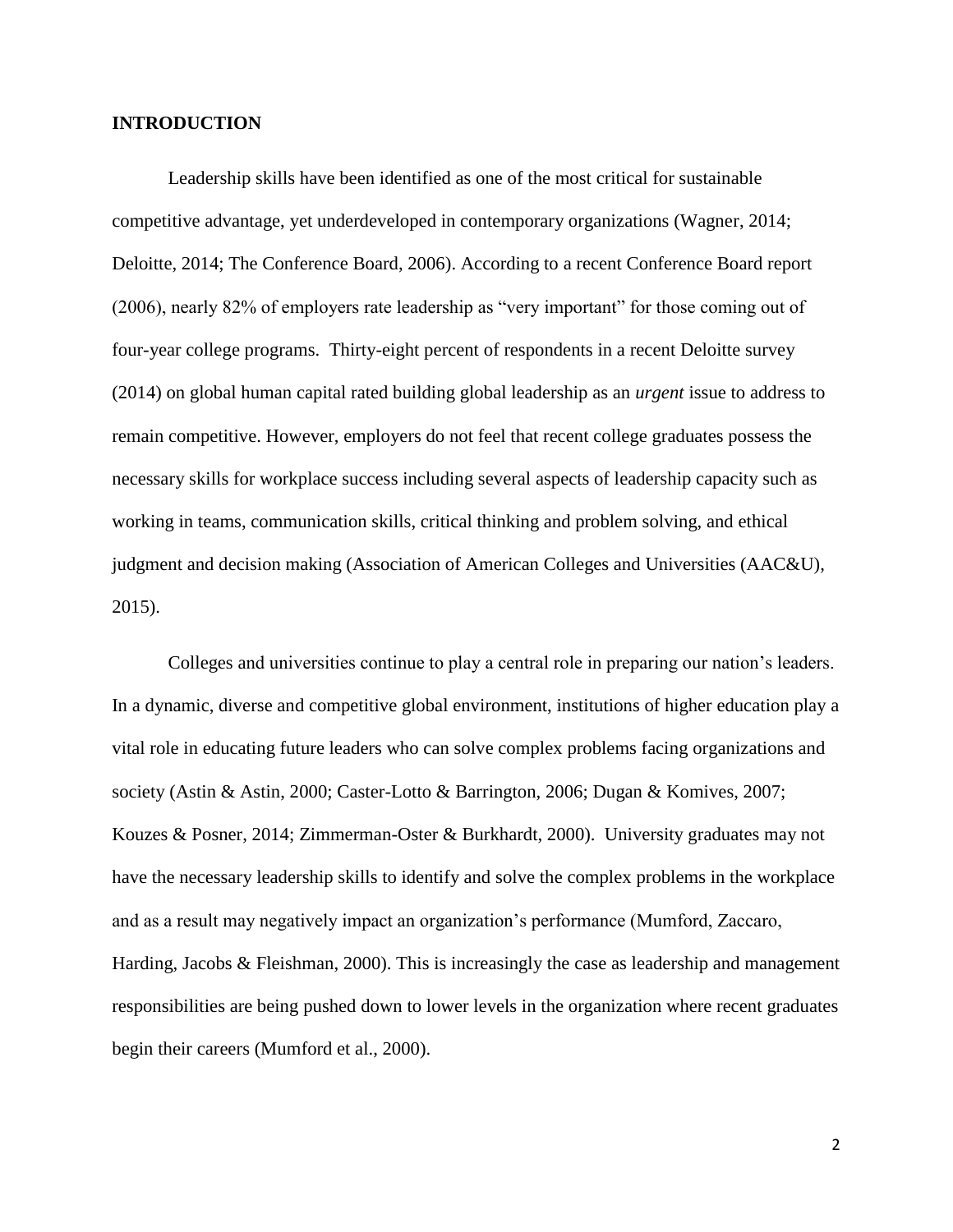Schools who do not pay attention to developing their students into global leaders risk becoming marginalized as relevant institutions of learning which is especially true for business schools that identify developing leaders as part of their mission. Their graduates who are not developing the skill set to manage in a global and diverse workplace will not be prime candidates for employers who rely on schools and colleges to prepare students to enter the workforce (Casner-Lotto & Barrington, 2006). Furthermore, those graduates may not have the necessary leadership skills to identify and solve the complex problems in the workplace and as a result may negatively impact the organization's performance (Mumford et al., 2000). Successful employment rates and the performance of recent graduates (student and alumni outcomes) influence a school's reputation and ability to attract students and funding. (McDonough, Antonio, Walpole & Perez, 1998; Pascarella, 2001).

In response to this demand, a 4-year, private undergraduate business institution located in California, USA, henceforth referred to as "The Business School", developed a unique applied leadership program, referred to as "The Undergraduate Leadership Program (ULP)", funded by a private donor. Targeting first-year business students, the multi-faceted program was designed to help undergraduates develop the self-confidence and skills needed to become effective and ethical leaders. An integrated series of classroom discussions, experiential learning, personal assessments, mentoring, and peer coaching are delivered as part of their business core program. Through intellectual enquiry and reflection on experience, students build their knowledge about leadership, come to identify themselves as leaders, and build the competence and moral courage required to lead in any context. Currently, students self-enroll but the program is expected to be mandatory for all first year students by 2020.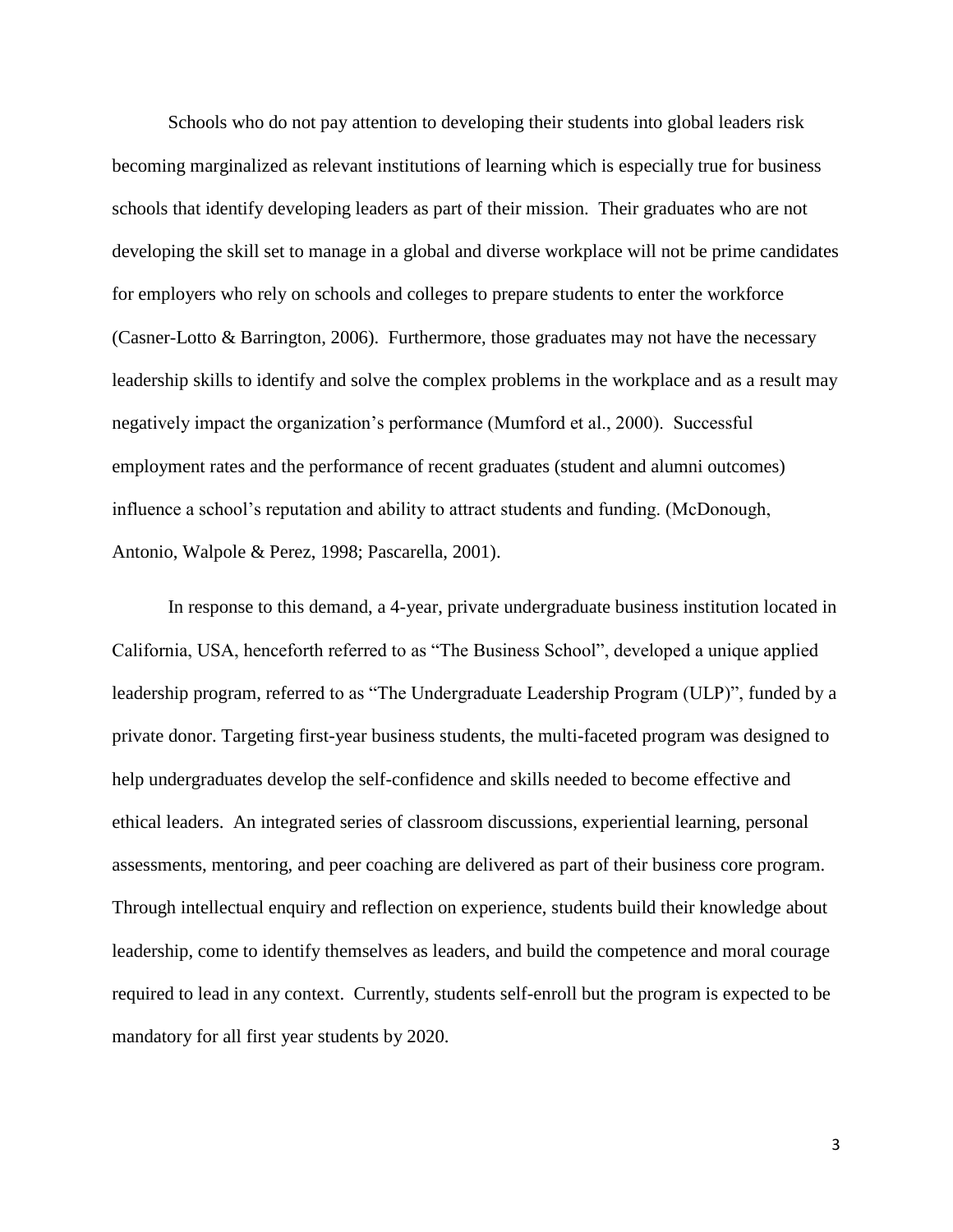This research study will discuss the program evaluation results of the first formal cohort (N=63) delivered in spring 2017. Our corpus includes assessment data collected after each seminar and breakout as well as two months after the end of the program. We analyzed and evaluated program effectiveness, measured student/participant progress in understanding and development of leadership skills, identified key areas for improvement, and are in the process of refining curriculum components for subsequent program implementation and modification.

This paper proceeds using the following key premises, that:

- 1) Leadership is a skill that that be learned: several leadership scholars assert leadership can be learned and is within the reach of everyone (Bennis, 2009; Komives, Lucas & McMahon, 2013; Kouzes & Postner, 2014);
- 2) Leadership development programs must begin early in the academic lifecycle and contain repetitive skill development to drive application (Dugan, 2006); and
- 3) There are components of knowledge, practice, reflection and coaching that may be applicable to both academic and non-academic organizations to integrate into their own leadership programs (Day, 2001; Mumford et al., 2000).

## **LITERATURE REVIEW**

#### *Leadership Skills*

While there is no definitive list of leadership skills to be a successful leader, there are core "leadership attributes" that should be addressed in an effective leadership program. Leaders need to be able to communicate effectively, work collaboratively, influence others, understand the hierarchical nature of group dynamics as well as understand leadership in shared, nonpositional roles, and possess a purpose and a passion to challenge themselves and others to meet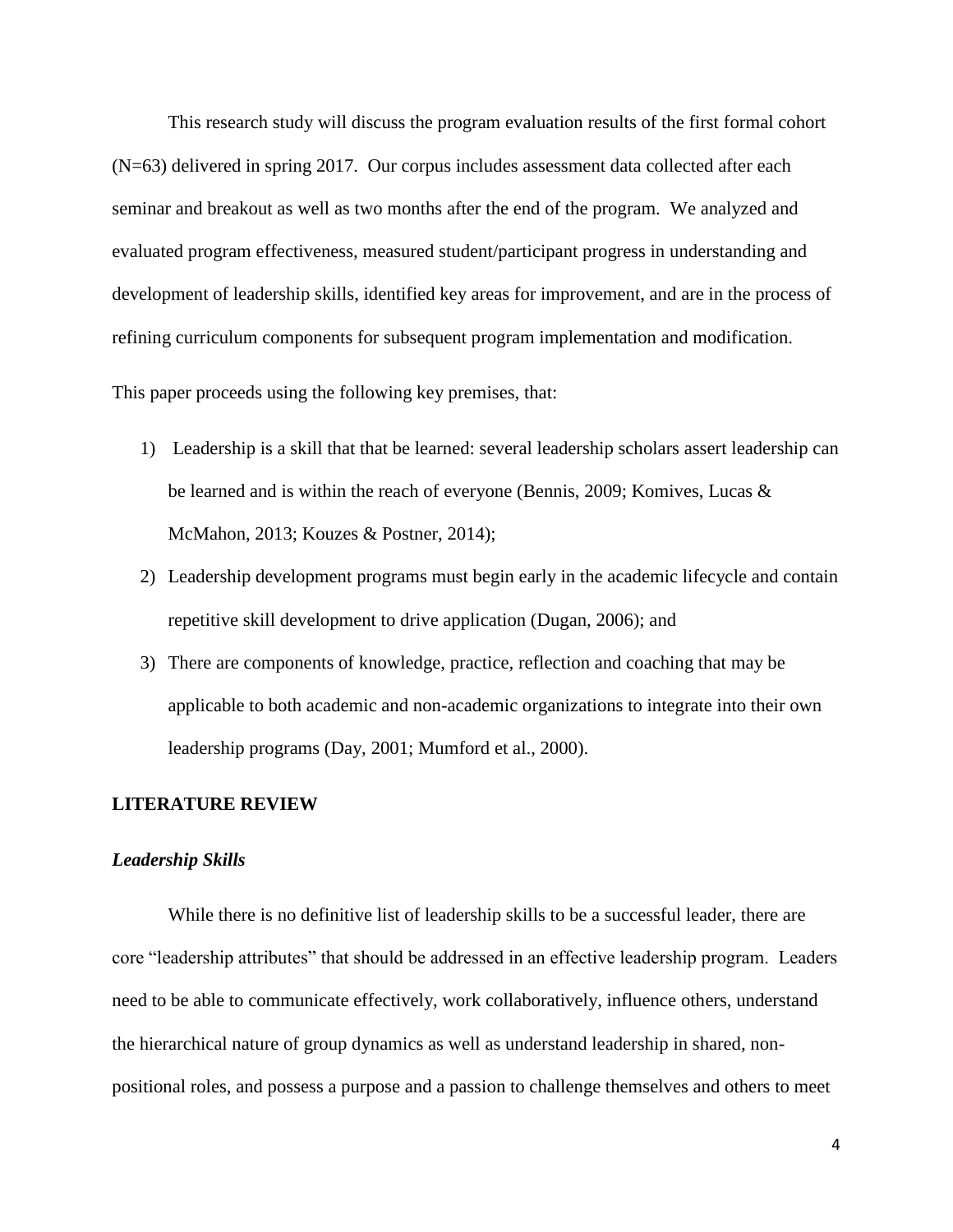clear goals (CAS, 2012; Komives et al., 2009; Komives et al., 2005; Northouse, 2015; Watt, 2003). It is necessary that future leaders possess the competencies characteristic of collaborative and relational leadership needed in the 21<sup>st</sup> century such as critical-thinking, communication, and team-building skills.

Leaders set vision and create the structures necessary to align individuals' purpose, identity and mastery with the desired results for the organization (Moran & Brightman, 2000). Effective leaders serve not only as role models but need to constantly and consistently communicate a compelling case for change (Moran & Brightman, 2000; Northouse, 2015).

Fundamental to executing these skills effectively is the self-awareness of one's own strengths. Grounded in strengths-based leadership theory (Burkus, 2010; Rath and Conchie; Goleman 2006; Welch, Grossaint, Riggio et al., xxx), a strength "is defined as the ability to exhibit near-perfect performance consistently in a given activity" (Burkus, 2010). While weaknesses are considered, the primary focus is on building talents and strengths of individuals and minimizing challenges. To do so, individuals must first be clear about their own strengths (via assessment tools), and be empowered to delegate areas of weakness to others who have greater skills or talents in those facets. A subsequent benefit to employers of hiring based on the strengths-based approach, is the development of more effective leaders who acknowledge and further refine their strengths as "leadership enablers" (Maps, 2016), and progression of teams with more diverse, robust skill sets, attitudes, and talents.

## *Student Leadership Development*

Leadership development involves activities that build individual skills, knowledge, and abilities related to leadership roles, organizational processes and goal attainment (Day, 2001;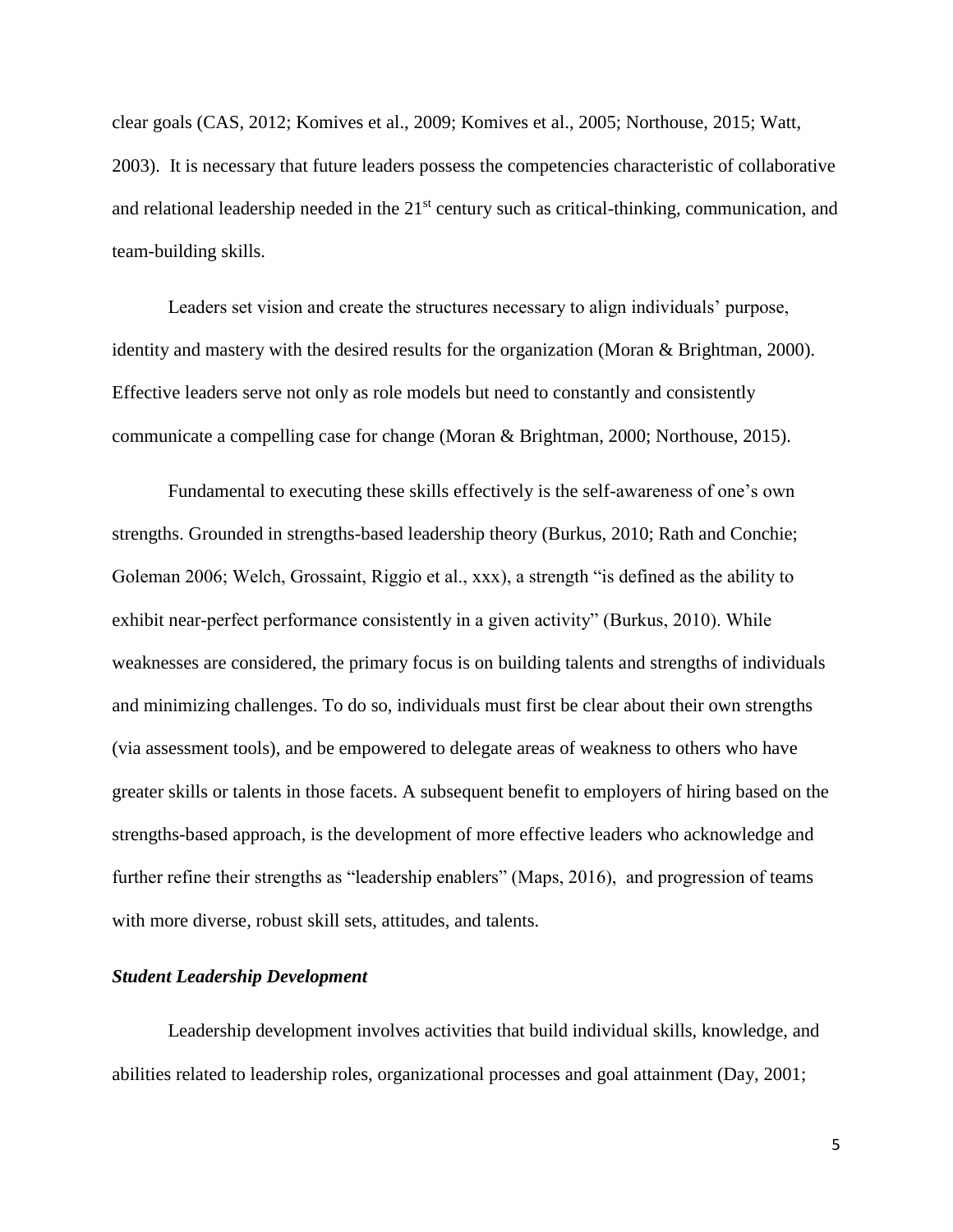Day & Harrison, 2007). University students are best served by the post-industrial view of leadership as a dynamic process which recognizes collaboration, ethical action, moral purpose and the ability to develop others' leadership capacity as central to being an effective leader (Burns, 1978; Covey, 1992; Northouse, 2015; Rost, 1993; Zimmerman-Oster & Burkhardt, 2000).

Student leadership development is most effective when students learn over time, operationalize through practice, and receive feedback and support (Dugan & Komives, 2007). Student leader identity development defines a student's progression from viewing leadership as a position or role-based authority to a more collaborative and relational process of influence (Komives et.al, 2005). Students build self-confidence and self-efficacy as leaders by applying new leadership knowledge and skills in challenging new situations while getting feedback from others and in the form of self-reflection, (Dugan & Komives, 2007; Komives et al., 2005; Lord & Hall, 2005). Various self and group influences such as interactions with peers and adults, meaningful involvement and reflective practice shape a student's view of leadership and their leader identity (Komives et al., 2005). Programs that provide students with leadership theories and frameworks give students a new language that when combined with meaningful experiences, furthers their development as leaders (CAS, 2012; Komives et al., 2005; Zimmerman-Oster & Burkhardt, 2000). The success of a program also relies on student commitment to learning, practice and peer coaching.

Students who invest the time and effort in leadership development may benefit from selfawareness and self-improvement as a result of new knowledge and reflection (Azdell, 2010; Goleman, 1998). Subsequently, students can be more self-directed in their career and personal development as well as make greater contributions to organizations' goals (Azdell, 2010). The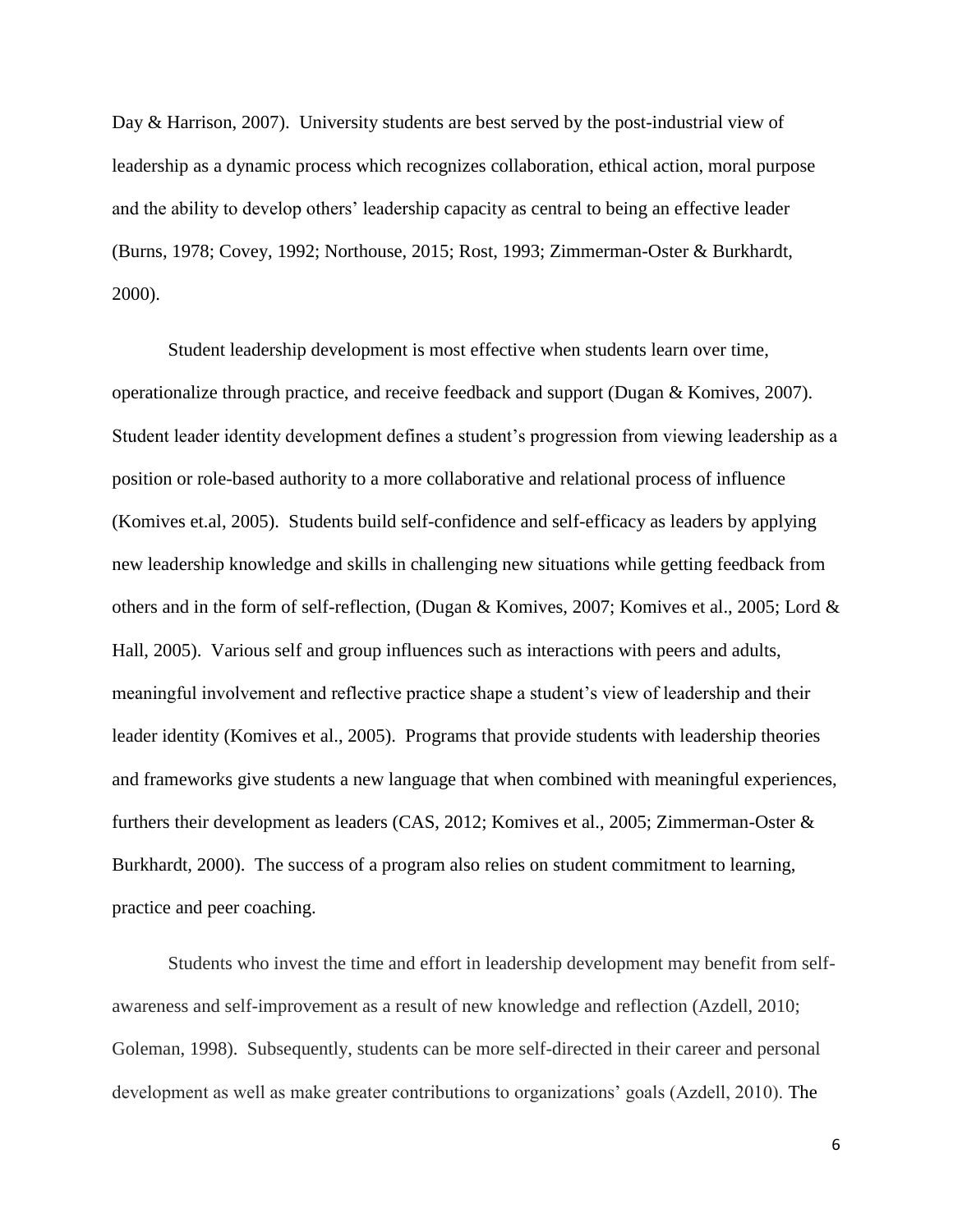ULP was designed around a framework of strengths-based and values-based leadership combined with peer coaching sessions over the course of eight weeks in the spring semester. The program culminates in a experiential capstone and celebration.

# *Measuring Efficacy: Assessment and Evaluation of Leadership Programs*

There is an increased focus on measuring learning and developmental outcomes in colleges and universities (AACSB, 2013; Astin, 1993; U.S. Department of Education, 2006). High-quality leadership development programs engage in regular assessment of program learning objectives and goals to ensure accountability (Goertzen, 2009; Owen, 2011, 2012; Zimmerman-Oster & Burkhardt, 2000). In order to know if students are in fact gaining leadership knowledge, skill and ability, researchers propose there should be direct and indirect formal assessment of students' abilities as authentic and credible measures (Ewell, 2002; Goetzman, 2009; Palomba & Banta, 1999).

However, notes Eich (2008), there exists a lack of empirical evidence of leadership program quality and curriculum activities that impact student leadership development. Further complicating assessment is when instruments not designed to measure gains in leadership knowledge, skill and ability -- such as Myers-Briggs Type Indicator (MBTI), the Emotional Intelligent Leadership For Students Inventory (EILS) and Gallup's StrengthsFinder 2.0 -- are misused as proxies for outcome measures when the leadership traits, styles and attributes they measure theoretically do not change (Owen, 2011). Alternatively, Owen presents a variety of different assessment tools to assess and evaluate leadership programs on different attributes, including: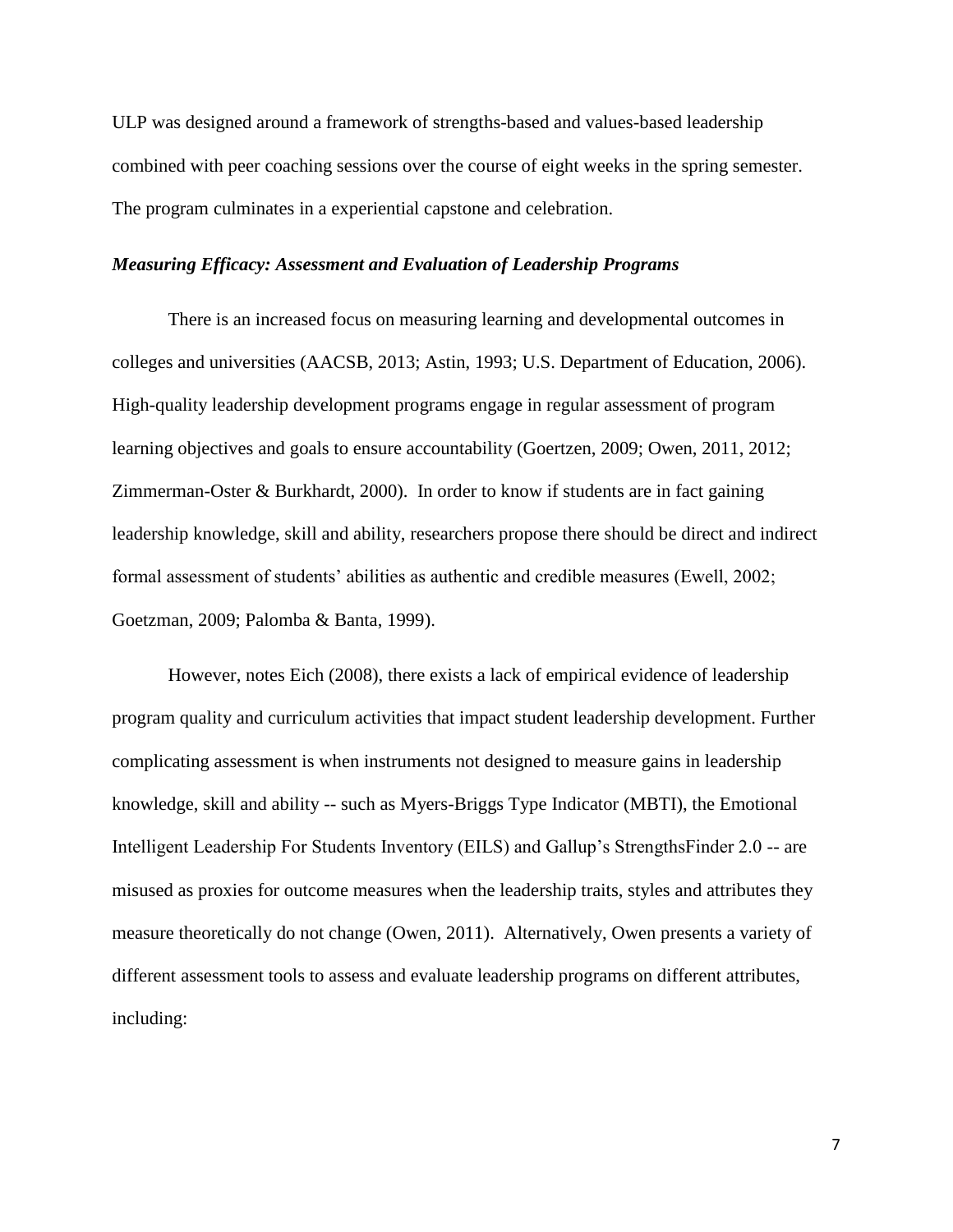- Attendance and participation is often overlooked as a simple method of data collection that can reflect student interest and engagement in classroom sessions and program activities (Owen, 2011).
- Faculty can develop their own survey to measure changes in student needs, expectations, perceptions and practices or rely on national multi-institution surveys such as the National Survey of Student Engagement (NSSE) or the College Student Experience Questionnaire (CSEQ) to form a leadership practices construct from existing data (Owen, 2011; Zimmerman-Oster, 2000; Zimmerman-Oster & Burkhardt, 2000).
- Faculty can also assess student's leadership capacity and growth by reviewing leadership portfolios, journals, general tests and quizzes on knowledge during the program (Owen, 2011; Roberts, 2007).

Additionally, national studies and reports such as the Multi-Institution Study of Leadership (MSL), the Council for the Advancement of Standards in Higher Education (CAS) and the National Clearinghouse of Leadership Programs (NCLP) have attempted to identify factors and methods to assess changes in student leadership capacity. These measures can be adopted or incorporated into institutional-specific measures of program effectiveness. The ULP utilizes a cross-representation of these attributes.

#### **THE UNDERGRADUATE LEADERSHIP PROGRAM (ULP)**

In 2015, a philanthropist and business executive issued "The Business School" a challenge: develop a robust applied leadership program for undergraduate business students to be more confident and courageous to challenge business decisions and exert leadership behavior earlier in their careers. Over an one-year period, a small team of management and organization faculty created a program proposal to present to the donor and senior school administrators. The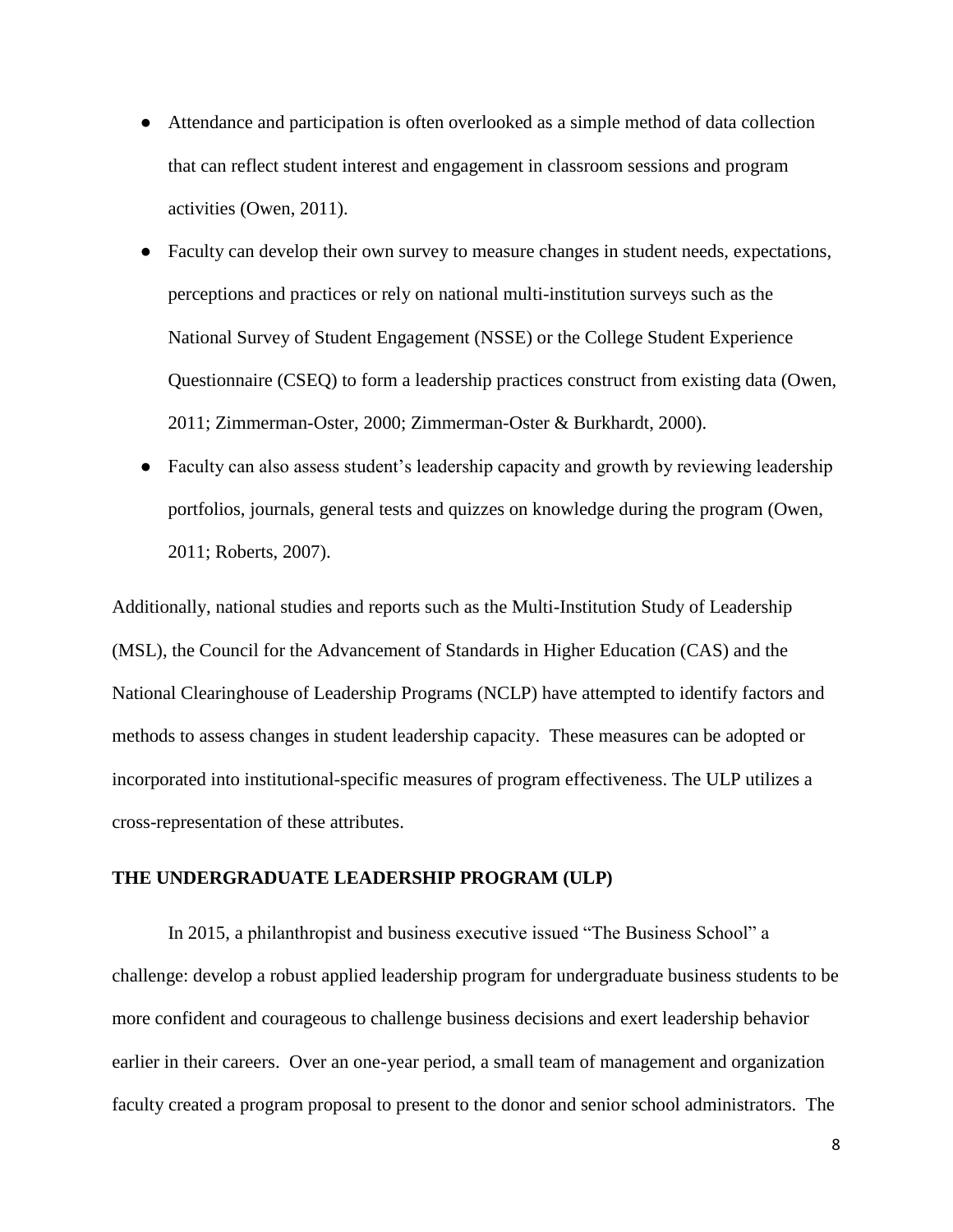program in its current format was launched in Spring 2018 after segments were tested in two small workshops in Fall 2016, and in an elective course in Spring 2017.

The objective of the ULP is three-fold: first, to build an individual's confidence, character and courage through the process of gaining self-awareness; second, leveraging selfawareness as a direct contributor to self-confidence; and finally, to promote self-efficacy in implementing leadership skills. This is achieved through a detailed focus on creating intention, developing influence, and ultimately having an impact as a leader. The underlying assumption with the program is predicated on the idea that every individual already has a natural set of strengths (a "disposition"), which, through leadership training and repeated application, can become actualized talents that maximize their leadership performance. These "dispositions" are measured through a series of assessments that include Clifton StrengthsFinder (gallupstrengthscenter.com) to identify top talent/strength themes, while values are explored through VIA Character Strengths (viacharacter.org). The use of the assessments provide a foundation for initial awareness of what students' natural talents may be and how to develop the competence to build confidence, character and courage to enact their leadership.

#### *Program Goals/Objectives*

Through the process of the program and curriculum, students are asked to assume that they can, with knowledge, guidance and application, become more effective leaders. Students participate in a highly interactive and collaborative program in order to achieve the following program goals:

1. Help students develop their leader identity and see leadership as a disposition, not a position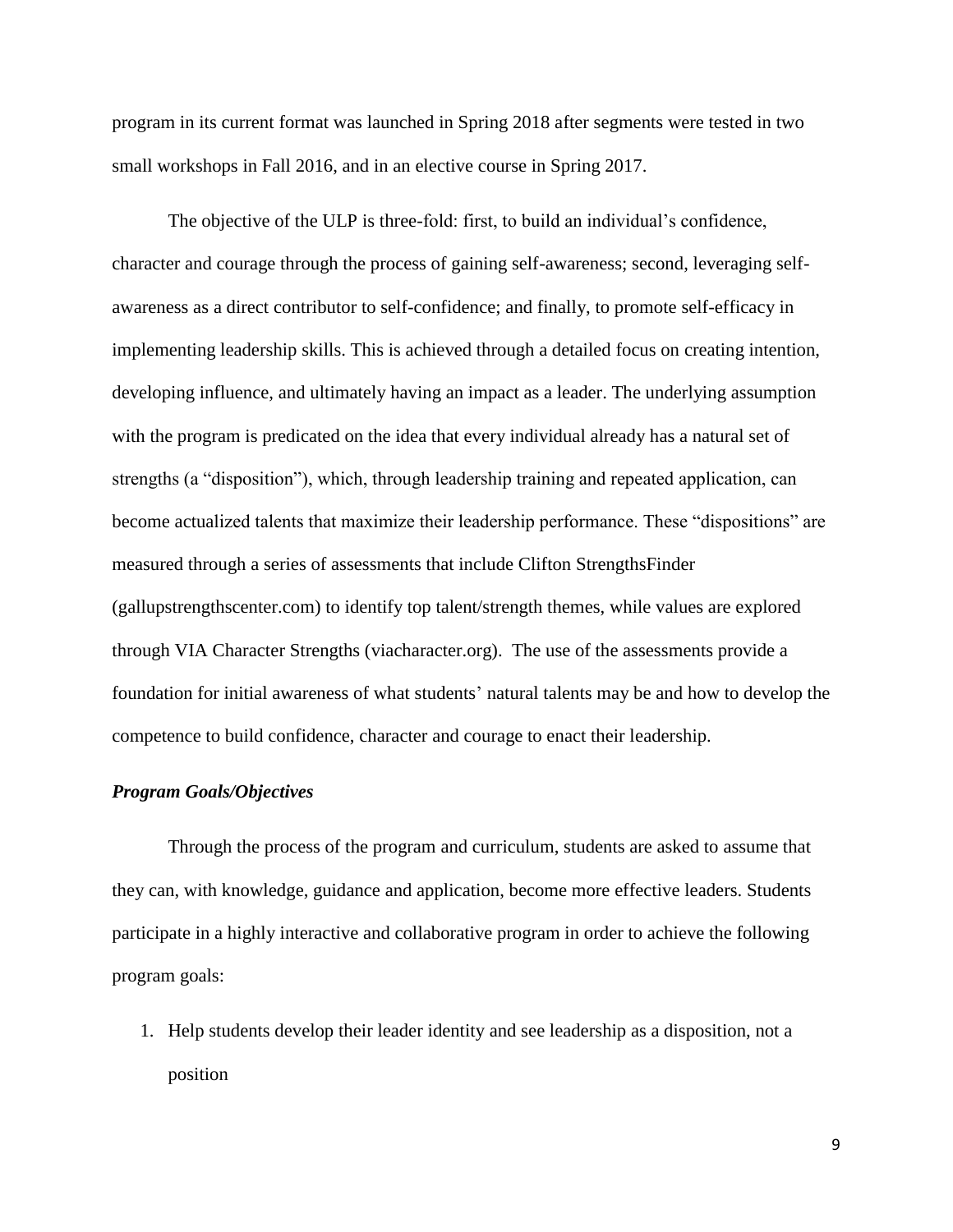- 2. Enable students to identify and develop strengths and values related to their role in leadership including personal and organizational decision-making
- 3. Build student self-confidence, character, and courage to motivate students to lead
- 4. Introduce roles, tasks, and responsibilities of leaders at all levels
- 5. Build future leaders who make a difference

# *Program Components/Curriculum*

The program relied on an instructional scaffolding framework to introduce and subsequently develop skills using instruction, modeling, practice and coaching (Palincsar, 1986). Delivered over the course of eight weeks, the program consists of the following components:

- Strengths-based Leadership Seminar, followed by Breakout session (4 hours)
- Values-based Leadership Seminar, followed by Breakout session (4 hours)
- Two Cohort meetings (90 minutes each)
- Capstone Experience and Closing (3 hours)

Prior to each Seminar, students completed manageable pre-work assignments which includes a self-assessment (Clifton StrengthsFinder, VIA Character Strengths), and short readings. The assessments generated a report that students brought to the program sessions to use as reference during different learning or practice activities. See Appendix A for Program Timing.

# *Program Marketing and Recruitment*

Strategic marketing directed towards recruitment for the ULP was oriented towards three stakeholder audiences: Student participants, Student Mentors, and ULP Faculty. The communication approach varied based on audience type, access to communication mediums, and timing.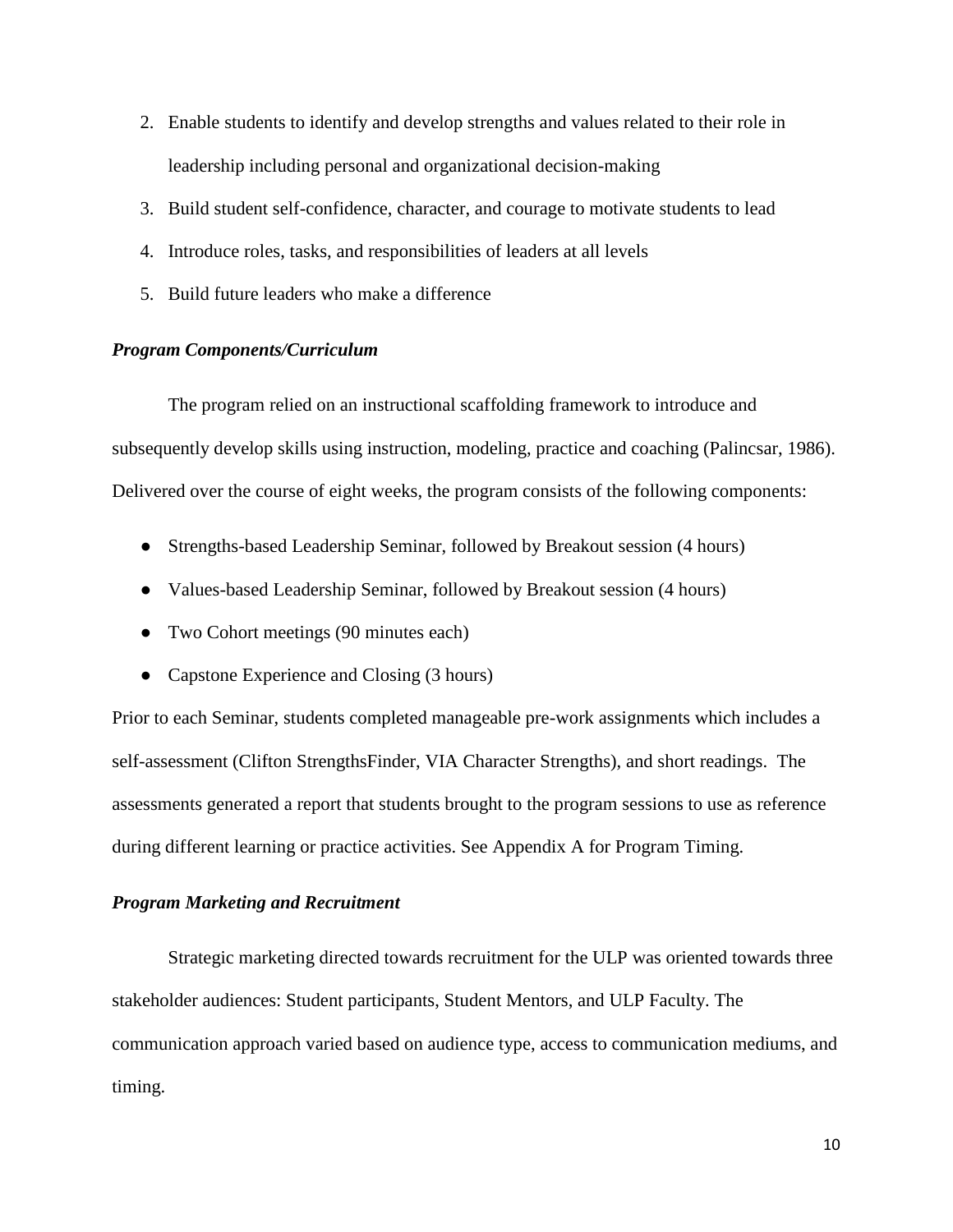# **Student/Participant Recruitment**

Marketing to attract students to enroll in the program was multi-modal and included digital displays in the business school buildings, information sessions, targeted emails to firstyear students, and tabling events in public areas. The program academic director sent requests to faculty teaching undergraduate core courses to post ULP information on their LMS course site. Academic advisors were also requested to promote the program during mandatory advising sessions held in late fall.

Marketing communications touted specific benefits to the program participants such as focused and personalized leadership training and development, interview and internship readiness, and increased performance and productivity.

#### **Student Mentor Recruitment and Training**

Student mentor coaches assumed a very specific set of roles, with an extensive amount of training prior to the launch of the ULP student/participants seminars and workshops/breakout sessions. Their primary roles were to facilitate breakout sessions and lead cohort meetings, as well as serve as primary conduits of information and motivation for student participants between program seminars/workshops. Mentors were originally solicited via mass-communication notices published on broadcast screens in "The Business School" primary building (where most undergraduates take their courses). In addition, the ULP Core Administrator sent emails to core undergraduate program faculty, asking for assistance in posting solicitation announcements to the Learning Management System (LMS) as course announcements. Finally, academic advisors in "The Business School" Student Advising and Student Services were asked for recommendations. Mentors were recruited based on their responses to a detailed application, a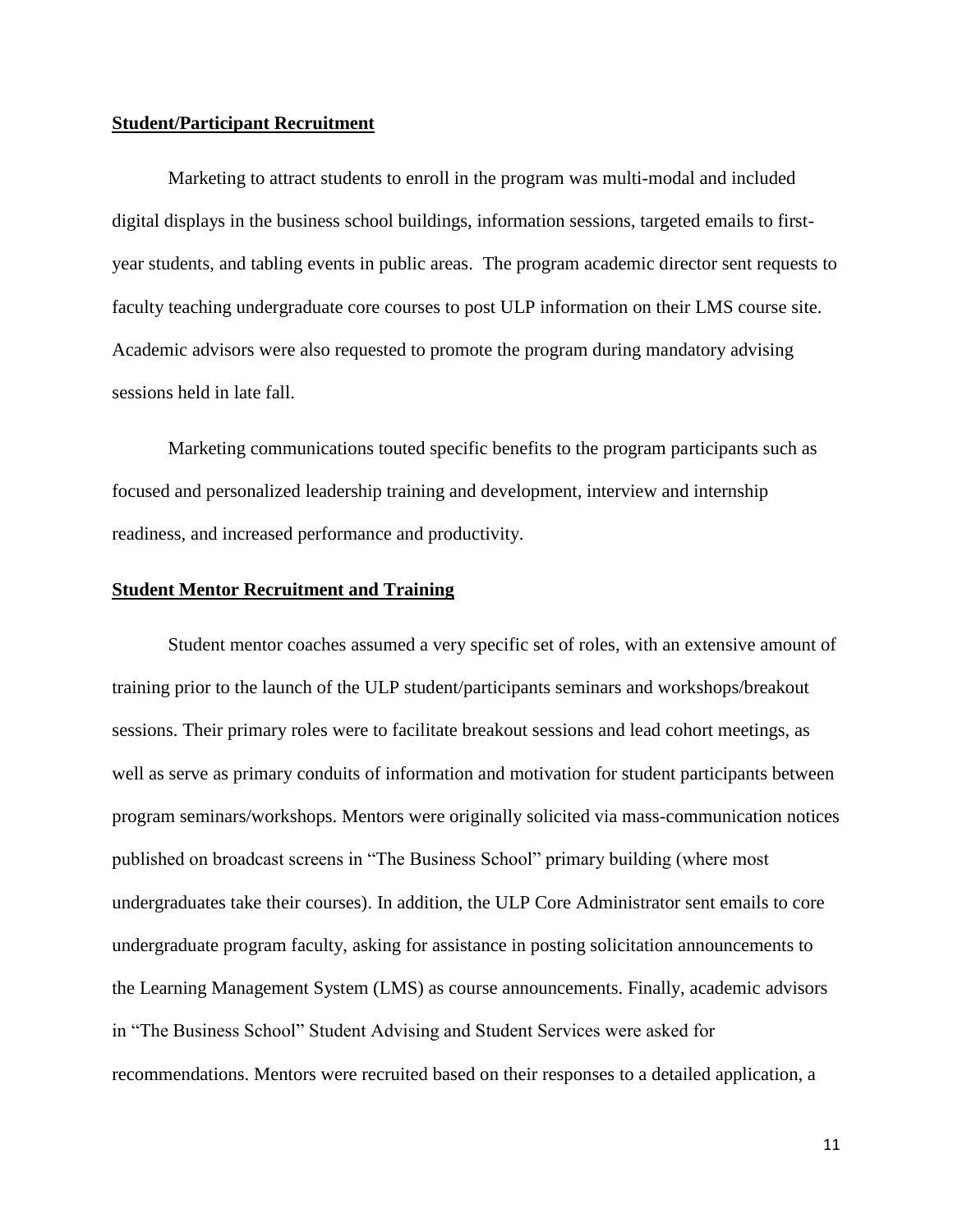target GPA (3.3 on a 4.0 scale), leadership ability and involvement in extracurriculars with a leadership orientation, and coaching and mentoring skills (either demonstrated or indicative of an aptitude to learn). prior internship or work experience was not considered.

A full-day training session for all was held on a Saturday (December 2016) to educate student mentors using the program curriculum in strengths-based and values-based leadership. Students also received training in mentoring and active listening as well as the GROW model of coaching and mentoring (Alexander, 2006). The training session was interactive with time to practice skills. Another preparation meeting was held one week before program launch in January 2017 to review skills and program content so student mentors felt competent and confident in assisting in the breakout sessions.

#### **Faculty Recruitment and Training**

The Faculty facilitator role was originally established to lead the five cohort breakout sessions immediately following the initial seminar. The program academic director selected the initial group of four faculty facilitators based on their leadership experience in teaching leadership and/or ethics and interest in being part of the the pilot program. The faculty team represented professors from the Management and Organization as well as the Business Communications academic departments at "The Business School".

An initial two-part faculty training (4 hours) was held in early and mid-January 2017 to discuss their assessment results, review lecture materials, discuss facilitation of in-class activities during breakout sessions, and address any questions regarding classroom management. Prior to these training sessions, ULP faculty had completed both the CliftonStrengths Finder and VIA Character Survey to identify their strengths/talents and values.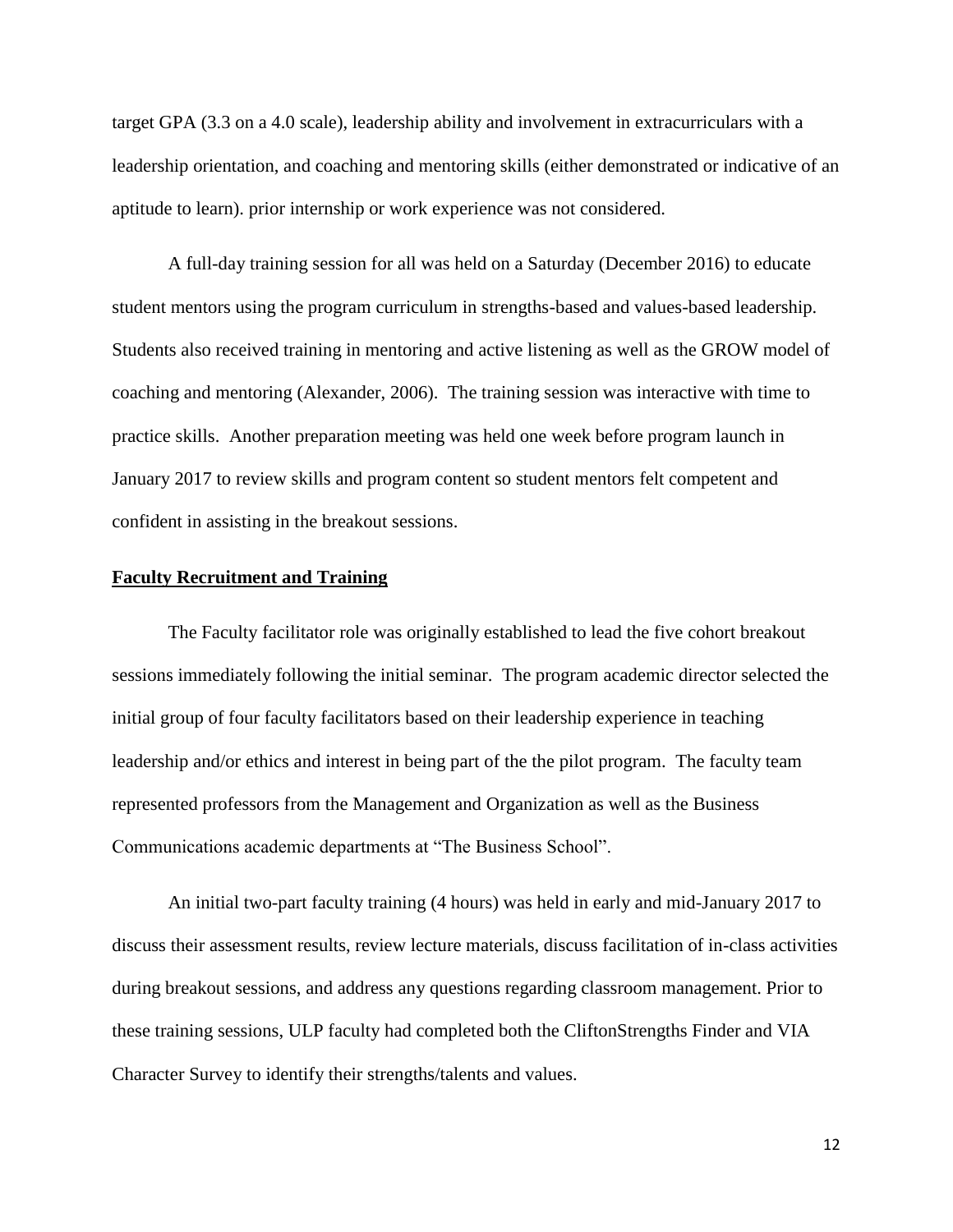The primary faculty role was to facilitate the breakout sessions that occurred immediately after the primary Seminars. The original intent was to have the faculty serve as primary facilitators during the Breakout, with secondary assistance from Student Mentors as needed and determined by the Faculty. This approach evolved into more of a hybrid model during the breakout sessions, with Faculty facilitators taking different approaches to managing their mentor engagement: in three of the five cohorts, the faculty facilitator had student mentors take the lead for facilitating or co-facilitating content in the breakout sessions.

# *Strengths-Based Leadership Seminar & Breakout Session (4 hours)*

The overall objective of these applied workshops was to: 1) discuss talents and how to turn them into strengths; 2) give students opportunities as individuals and in teams to identify how they can operationalize their strengths and 3) operationalize improving their individual strengths/talents via several exercises/co-facilitation with Student mentors.

This first component of the ULP used the Clifton StrengthsFinder, based on the idea that "productivity more than anything else is a matter of helping people become, not what they might have been, but becoming more of what they already are." (Clifton, 1998). The results assessed individuals on 34 categories of "strengths" or talents, although for purposes of the ULP, students only received their top five strengths as this was deemed sufficient for training purposes.

#### *Strengths-Based Leadership: Seminar*

On Friday, January 26, 2018, 63 students participated in a 2-hour Strengths-Based Leadership Seminar, followed by a 2-hour Breakout session. The first two hours was led by the program academic director, a professor in the management department with expertise in student leadership development. Both sessions are predicated on individual students' results from the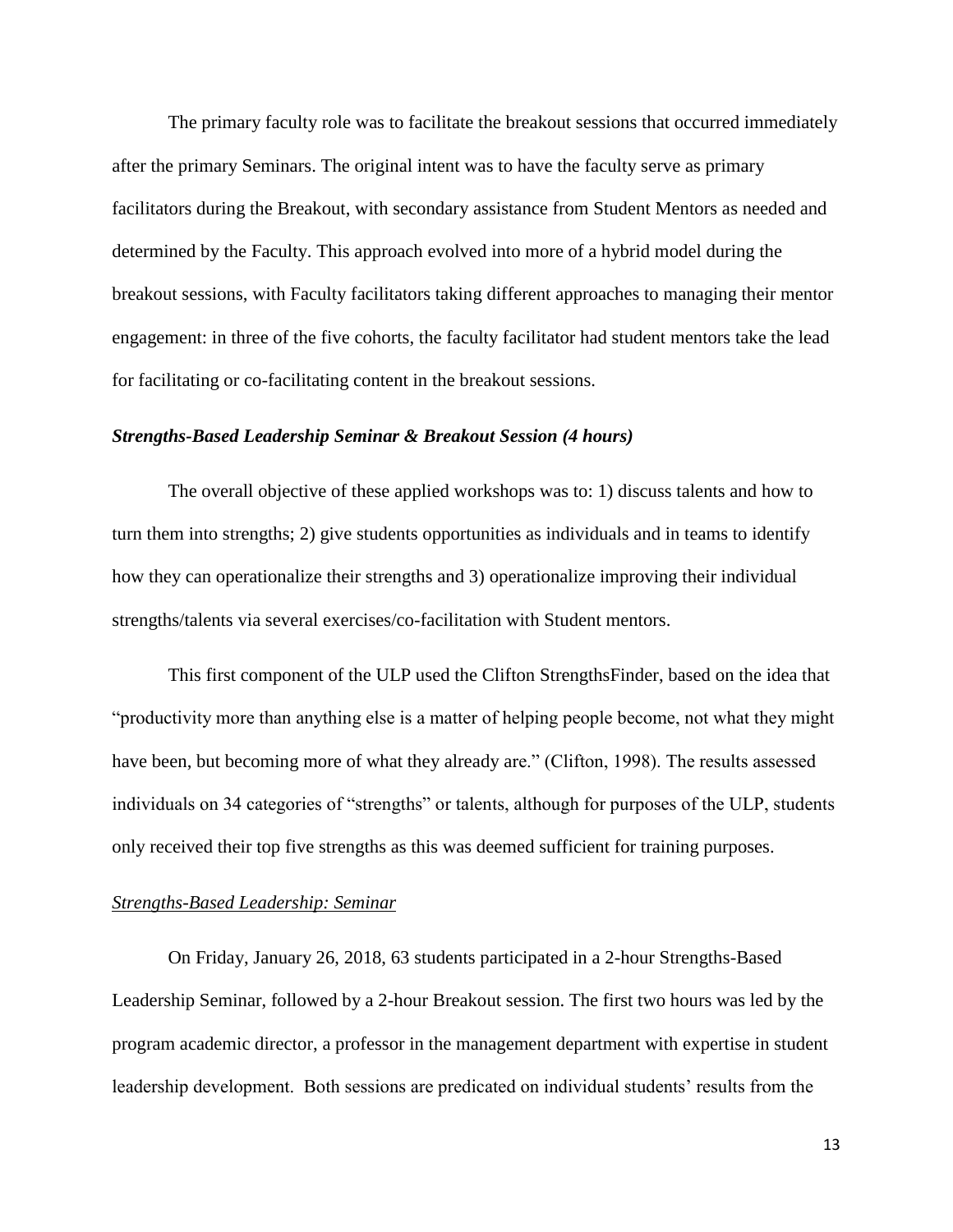Clifton StrengthsFinder assessment, which is based on the idea that "productivity more than anything else is a matter of helping people become, not what they might have been, but becoming more of what they already are." (Clifton, 1998). The results assess individuals on 34 categories of "strengths" or talents, although for purposes of the ULP, students only received their top five strengths as this was deemed sufficient for training purposes.

In the Seminar, students were introduced to the concept of StrengthsFinder and its overview of strengths and performance, as well as the Four Domains of Leadership (executing, influencing, relationship building, strategic thinking) (Clifton, Anderson & Schreiner, 2006; Rath & Conchie, 2008). The first session was intended to help students understand their own Top Five strengths and start to build a vocabulary of strengths-based approach to spotting talent in others.

#### *Strengths-Based Leadership: Breakout Session*

Following the seminar, students participated in pre-grouped Breakout Sessions, cofacilitated by Faculty and Student Mentors. As requested by the donor, the program moved quickly into application. During this two-hour session, students engaged in a variety of individual and collaborative activities in small groups, allowing them to identify precisely when and how their individual strengths manifest within the activity, and to start to spot strengths in others. The highly-interactive activities include: a tower-building exercise with provided materials (paper clips, note cards), completion and sharing of a "Strengths Mind Map"and "Strengths Wheel" which asks them to link a specific strength (from their designated five) to a goal and action plan. In pairs with an assigned *accountability buddy,* students discuss how they will apply their Top Five Strengths to achieve the goal. Together, students create strategies and accountability checkpoints to support each other. The breakout session concludes with a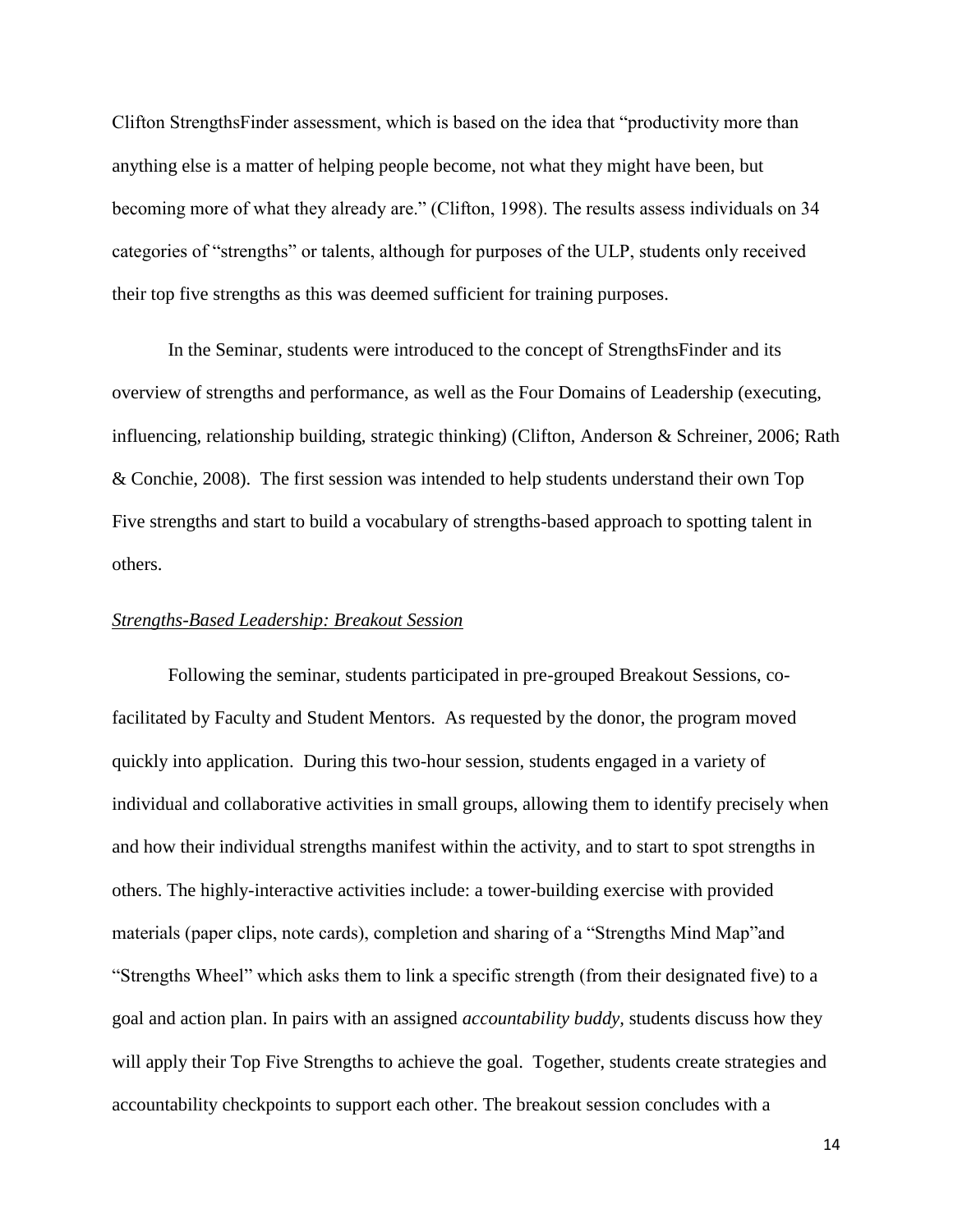collective activity during which teams are asked to provide their top five takeaways from the session and create a visual image to best express their chosen themes.

These exercises and activities reinforced the ideas behind "Name it, Claim it, Aim it": students learn to appreciate the power and opportunities that their dominant themes give them (Name), coupled with the responsibility to develop them (Claim), and then intentionally develop their talents and take specific actions to achieve goals and better response to everyday situations (Aim). This approach is of particular benefit to emerging leaders, who have to leverage individual strengths to achieve goals individual, team and organizational goals.

#### *Strengths-Based Leadership Cohort Meeting*

Two weeks after the SBL Seminar, students met in their cohort groups, comprised of the same group from the breakout session. Led solely by Student Mentors, this 90-minute session provided support for students to further their understanding of their strengths (Claim) and application of their strengths to their goals (Aim). Students "published" their Strengths Wheel on the whiteboard and discussed in triads how their Top 5 strengths are used to set specific daily, weekly and monthly steps to achieve their goal. For the second half of the session, students were instructed in active learning and practiced the skill with a partner discussing a current challenge and how they could use their strengths to effectively seek a solution. These interactive exercises provided the practice and coaching to further develop the self-awareness, skill and confidence central to effective leadership.

# *Values-Based Leadership Seminar & Breakout Session (4 hours)*

#### *Values-Based Leadership Seminar*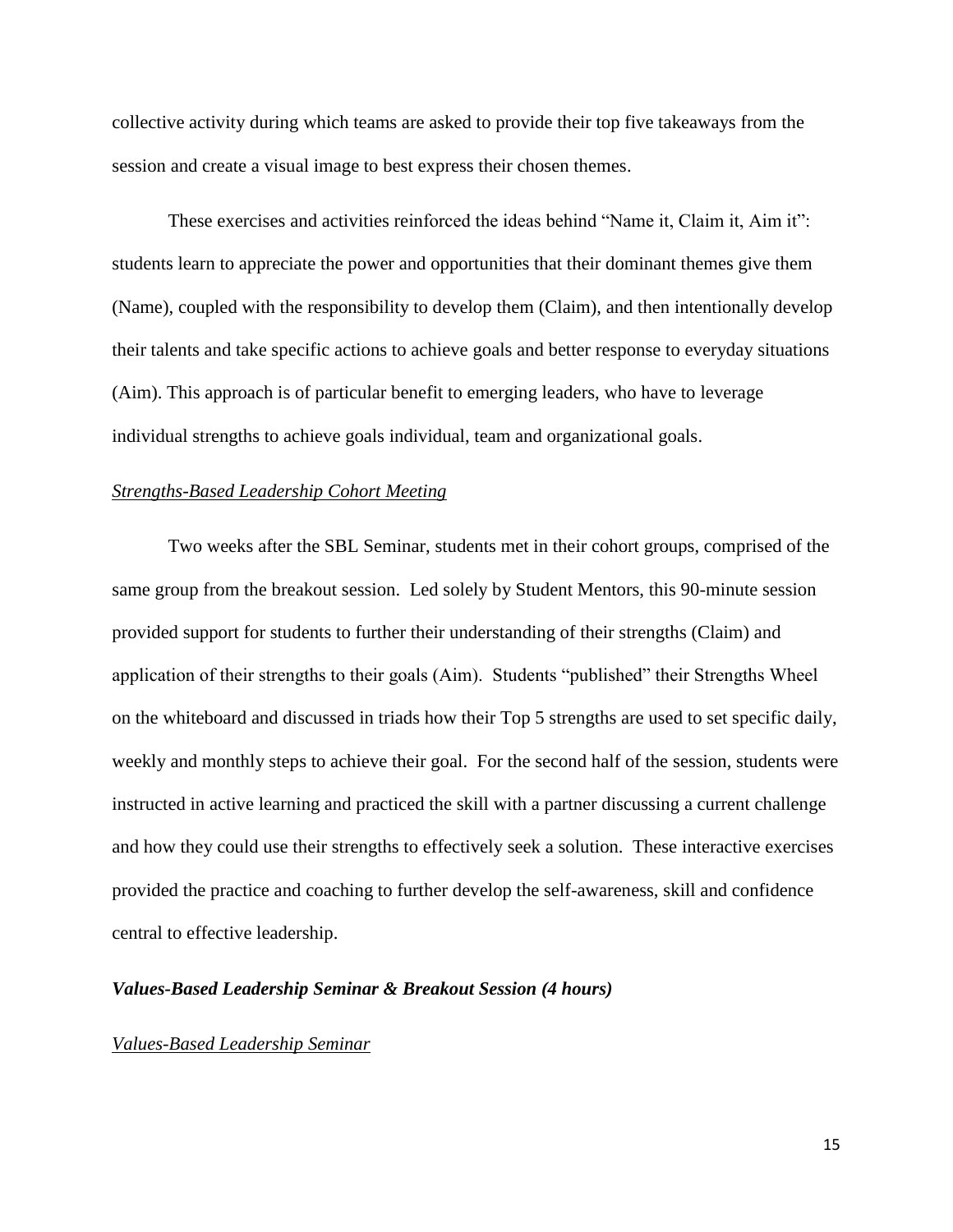On March 2, 2018, 57 students returned to participate in the 2-hour Values-based Leadership (VBL) Seminar and subsequent 2-hour VBL Breakout session. The VBL seminar focused on increasing students' awareness and skill in ethical leadership by focusing on navigating difficult or challenging situations. Prior to the session, students took the Values in Action (VIA) Survey of Character Strengths that is designed to assess 24 character strengths within six universal virtues. The virtues – including wisdom, courage, humanity, justice, temperance, and transcendence as examples – were identified as core characteristics valued by moral philosophers and religious thinkers across time and world cultures (Peterson and Seligman, 2004) and have been determined to be universal across cultures, nations and belief systems (Dahlsgaard et al., 2005; Park et al., 2006). These elements can combine to form complex character strengths that influence a person's choices with regard to leadership behavior and ethical decision-making. Because different situations reveal and shape character strengths (Schwartz and Sharpe 2006), the VIA survey was used in conjunction with two frameworks of managing ethical or difficult situations to give students practice in order to develop the skill and courage to exercise their strengths effectively and for good cause.

The VBL seminar curriculum included a brief introduction the Giving Voice to Values (GVV) approach and the Crucial Conversations model of honest dialogue that promotes ethical exploration and implementation of effective action. The Crucial Conversations model provides a practical and prescriptive approach for first year undergraduates to answer the questions asked in GVV - "What if I were going to act on my values? What would I say and do? How could I be most effective?" (Gentile, 2010). Students take this knowledge into the breakout session to practice skills needed to manage ethical challenges and difficult conversations that arise in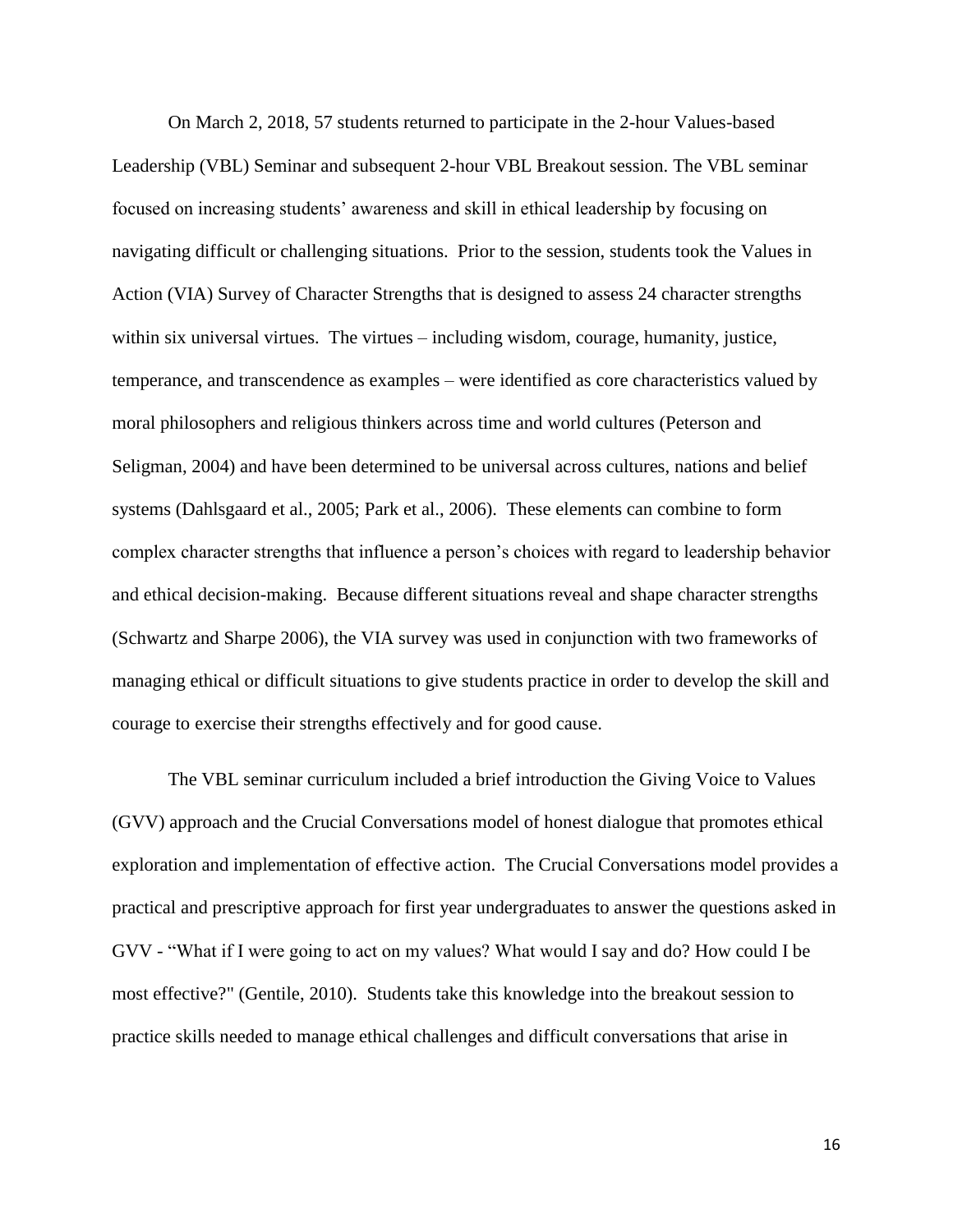working with and leading others across a broad domain of personal, professional and academic settings.

# *Values-Based Leadership: Breakout Session*

The VBL breakout sessions followed the same format at the breakouts for the Strengthsbased Leadership session. Immediately following the seminar, five separate cohorts of approximately 10 students each met to deepen their understanding of their character strengths, share successful and unsuccessful experiences of voicing and acting on their values, and practice using the Crucial Conversations model as a framework to be more effective enacting their values in challenging situations. Participants analyzed a real life case of a student-oriented ethical challenge adapted from the Markkula Center for Applied Ethics at Santa Clara University (Santa Clara University, n.d.). The case analysis utilized the GVV approach to seek reasons and rationalization of all stakeholders, identify levers and tactics, and pre-script and practice with coaching to provide the opportunity for students to build competence to take action in order to speak up, the pivotal moment to voice our values. Students utilized the Crucial Conversations model as a tool in this process. The breakout session concluded with students creating a personal action plan to tackle a crucial conversation or challenge using the newly acquired skills and knowledge of their character strengths. Students were provided with worksheets to assist in their planning.

# *Values-Based Leadership: Cohort Meeting*

The VBL cohort meeting was held three weeks after the VBL seminar to accommodate spring break. The final meeting of the program was led by Student Mentors focused on reviewing character strengths as well as the GVV and Crucial Conversations frameworks.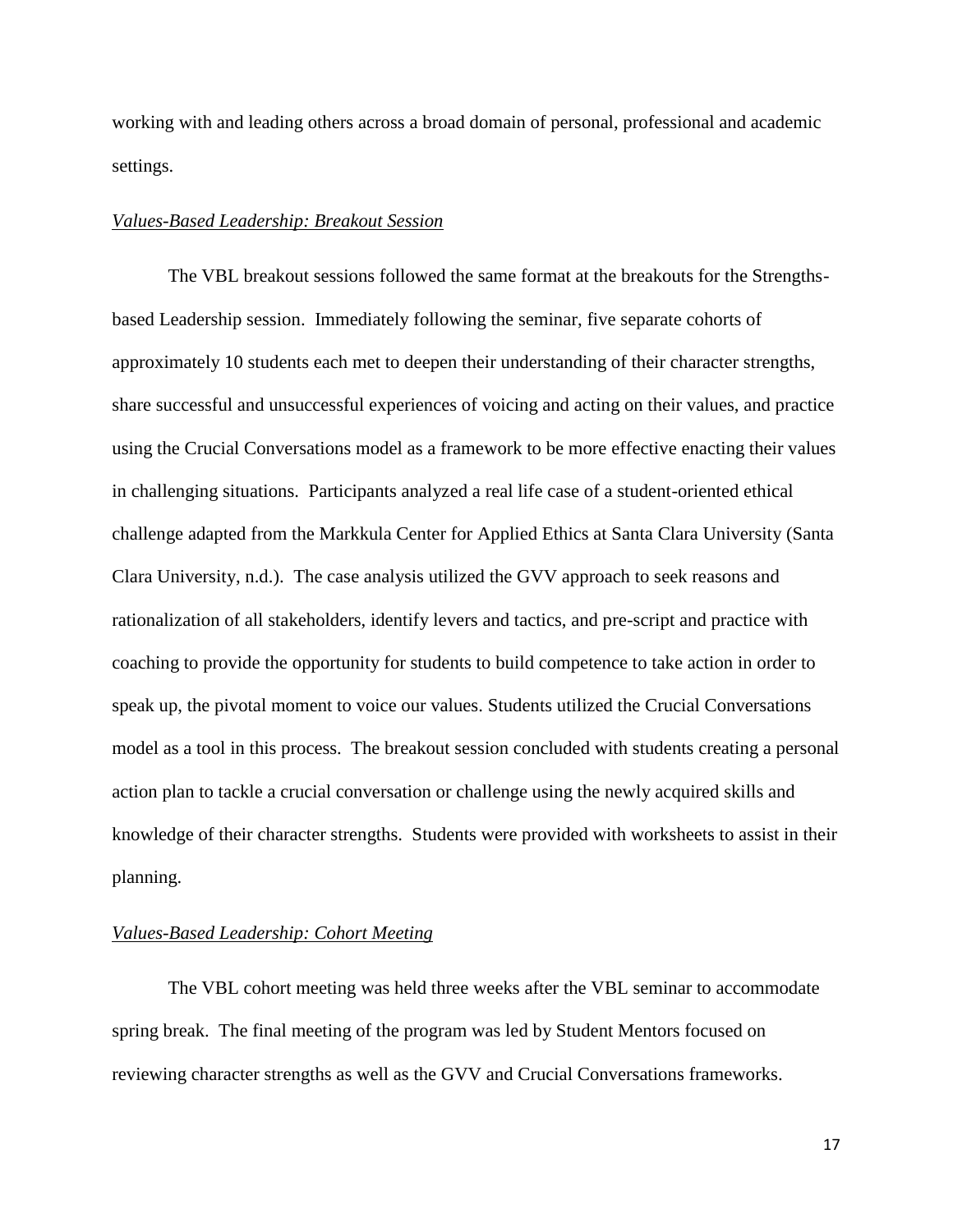Student mentors led a debrief session where students related their experiences over the interim identifying how they managed a variety of different situations relying on their character strengths and the GVV and Crucial Conversations models. Mentors led another case discussion where students were able to engage in perspective taking and scripting to further practice their skills and receive peer coaching from both mentors and fellow participants. In this way, student participants and mentors further their ability to exercise these leadership skills. Again stressing practical application, the session ended with students creating an action plan to continue to put their strengths and new skills to work to build the confidence, character and courage to step up and lead. Students were encouraged to identify sources of continued support such as staying in touch with student mentors and accountability buddies, journaling, using reminders to practice and reflect on their strengths, and using the resources posted on the program website.

# **METHODOLOGY**

To assess the effectiveness and program gaps of the initial spring 2018 ULP implementation and outcomes of the program, the ULP Leadership/Administrative Office distributed three surveys to student participants at various junctures, comprising pre- and postcollection data. The intent of the surveys was to measure student knowledge transfer, correlation to learning objectives, and increase in skills development. Additionally, student mentor and faculty effectiveness was evaluated.

The three surveys included the following:

1. A post-Strengths-based leadership Seminar/Breakout Session survey (administered on January 26, 2018)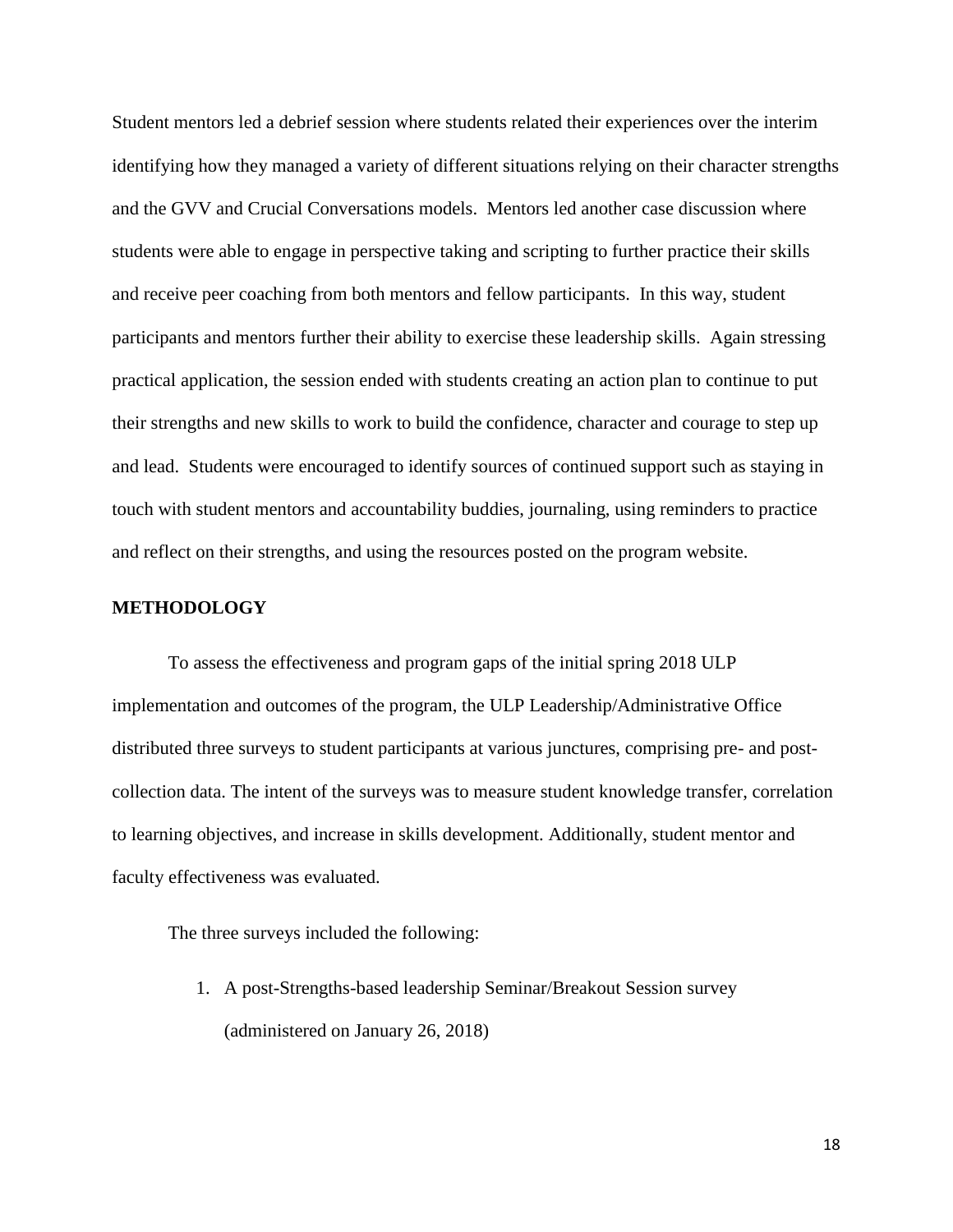- 2. A post-Values-based Leadership Seminar/Breakout Session survey (administered on March 2, 2018)
- 3. A post-program/end-of-program survey (administered in May 2018, two months after the conclusion of the Values-based Seminar and Cohort Meeting)

# *Strengths-based leadership Survey*

The SBL Survey contained eight total questions, and was designed to address five main categories in an individual's development of leadership skills: 1) their knowledge of the strengths-based learning approach to leadership; 2) their knowledge of their top five themes and strengths/talents, as identified by the Clifton StrengthsFinder assessment; 3) their understanding of how to apply their strengths to achieve their goals; 4) their ability to recognize the strengths of others (strength-spotting); and 5) their level of confidence as a leader.

Respondents were asked to rate their post-SBL development across a Likert scale of 1 - 4, with 4 equaling a "very high level", 3 equating to a "moderate level"; 2 equalling a "low level", and 1 indicating "none or not at all" to any degree. These questions were targeted to measure to what degree students understood the program components/curriculum, were able to apply the targeted learning objectives (knowledge development, self-awareness of themes/strengths), understood how to link their strength to goal-orientation and achievement, if they could recognize strengths in others as part of team collaboration and effective leadership skills of delegating what they might not excel in, and if their confidence as a leader increased.

In addition, students were asked to rate their responses to the following three questions: 1) their belief that the program would have positive individual benefits for them as a leader; 2) whether they would seek feedback on their top five themes and strengths/talents; and 3) practical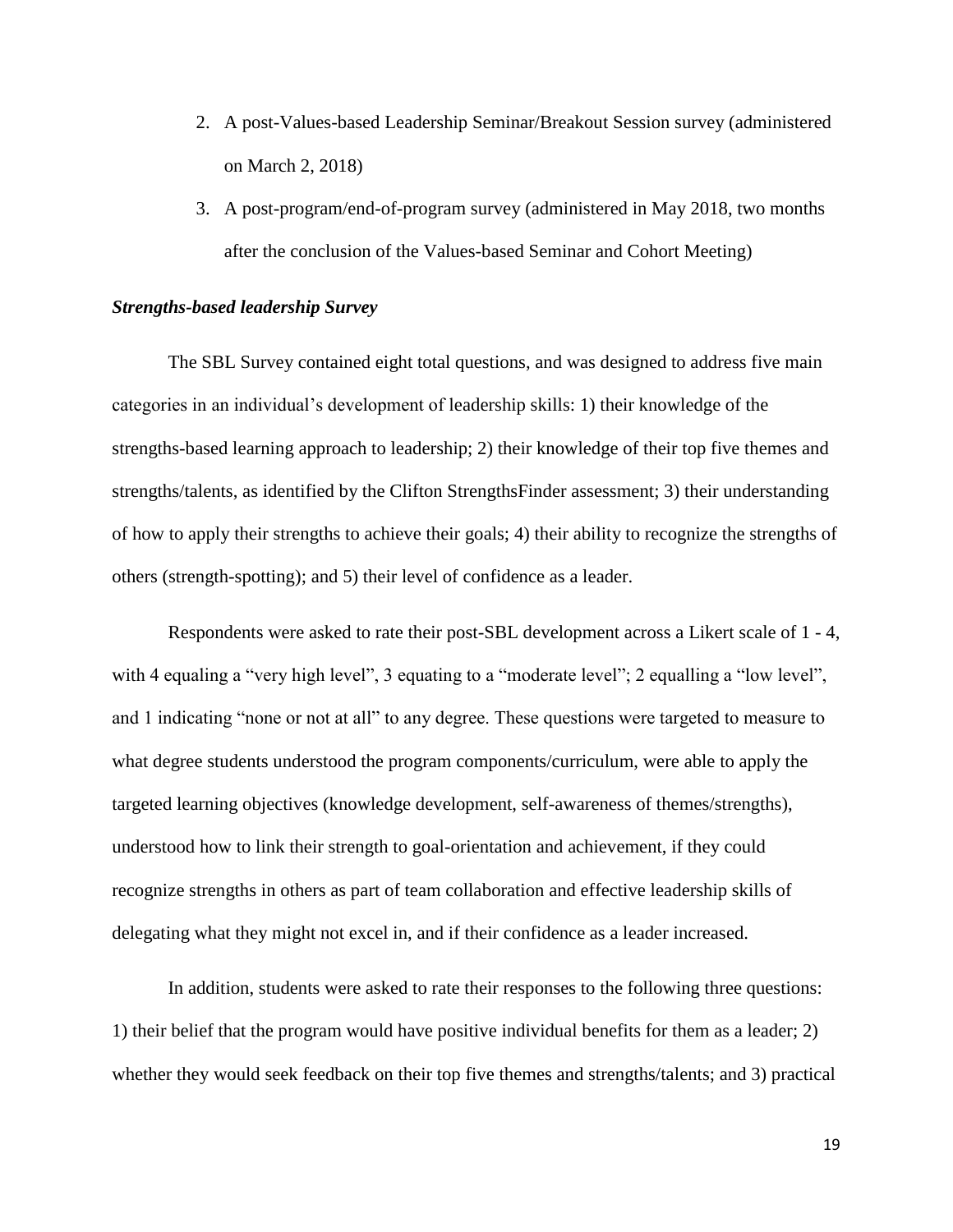application of what they had learned in the Seminar/Breakout session to make an impact on a team, organization or within their job. The Likert rating scale for these questions differed slightly, with a scale of "Strongly Agree" to "Strongly Disagree". Our objective with these queries was to ascertain the application of learned skills as demonstrative of emerging leaders: were participants able to directly correlate the learning objectives to outcomes as a result of knowledge development? Were they open to seeking feedback to expand their development as a leader? Finally, were they able to see the relevance of their applying new behaviors via strength identification to a real-world environment?

## *Values-based Leadership (VBL) Survey*

To ensure consistency of evaluation objectives and measurement criteria, the VBL targeted a similar set of question categories to that of the SBL Survey. Four initial questions focused on: 1) Knowledge development of a values-based approach to leadership and its significance; 2) individual knowledge of values and character strengths as measured using the VIA Character Strengths assessment; 3) the ability to apply Crucial Conversations and GVV tools to manage difficult conversations; and 4) the level of confidence as an emerging leader.

Respondents rater their post-VBL development on the same Likert scale of 1-4 as that of the SBL Survey, indicating a "very high level" (rating: 4), "moderate level" (rating: 3), "low level" (rating: 2), and "non or not al all", equalling a rating of 1. Again, for evaluation consistency, the questions measured to what degree students gained knowledge of program components/curriculum as applicable to values and character-based strengths, were knowledgeable of their values and character strengths, were able to successfully apply various tools in challenging conversation scenarios, and to what degree their confidence in their leadership skills increased over time.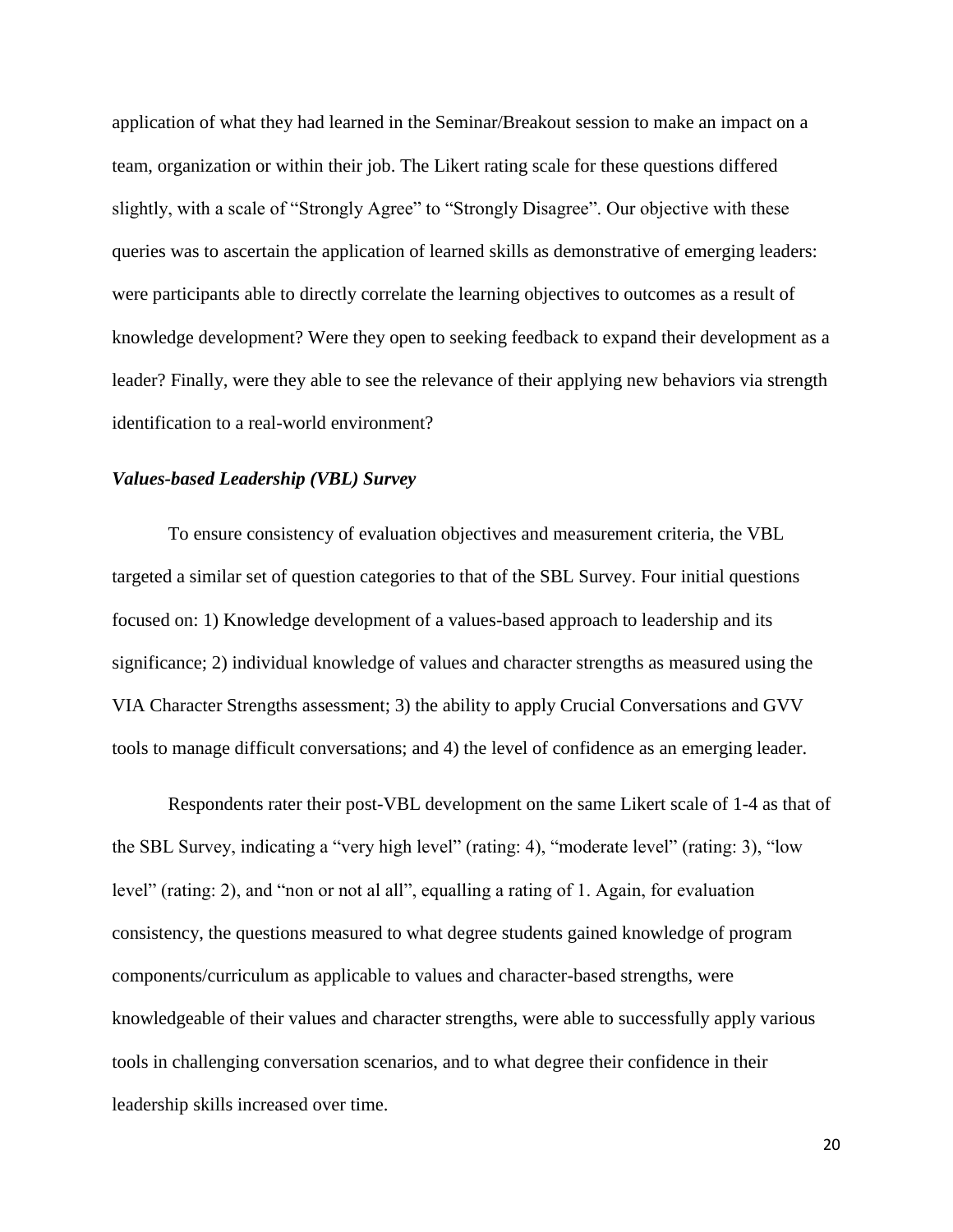Students were also asked to provide feedback on six additional questions that assessed whether learning objectives (knowledge and skill development, application of said skills) were met. These included questions focused on whether the students found the breakout session beneficial towards leadership development, if students were planning to apply their key learnings to critical conversations and to make an impact in a real-world scenario (academic, personal, professional), and if confidence levels in their strengths and how to apply them had increased.

# *Post-Program/End-of-program Survey*

The final participant survey was administered two months after the end of the VBL sessions and Cohort Meetings, on May 24, 2018 via email using the participants' registration roster, achieving a 30% return rate (19 of 63 participants). Designed as a post-program evaluation, the survey considered all aspects of program and classroom management, including class environment, relevance of curriculum/content to personal/professional goals, efficacy of activities and exercises in aiding learning, whether adequate time was dedicated to practicing leadership skills, strengths/talents, and character strengths, and if the overall program was worth the participant's time and engagement.

The survey questions were measured on a Likert scale of 1-4, with 1=Strongly Agree and 4 = Strongly Disagree (note, this differed from the previous Post-Seminar/Breakout sessions Surveys in sequencing).

## **FINDINGS**

## *Post-Program Survey (May 24, 2018)*

Overall, findings from the program evaluations/surveys reflected extremely positive results in most categories that were assessed. Of particular note were the consistencies between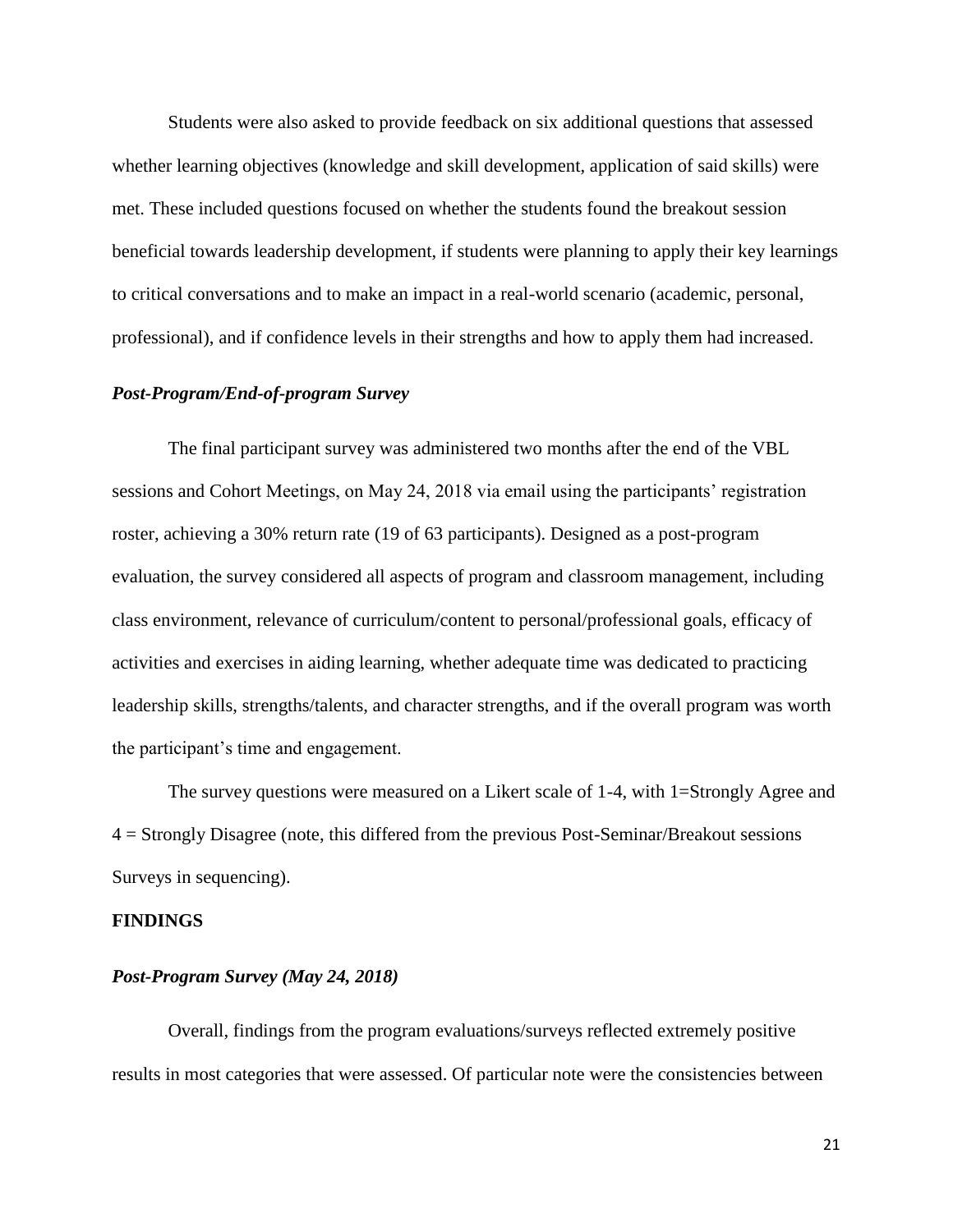post-SBL, post-VBL, and post-program (final) evaluation results. Ninety-five percent of students either strongly agreed or agreed that the program was worth their time and engagement. Furthermore, 94.4% noted the topics and skills were relevant to their personal, academic, and professional goals.

In cross-group comparisons of Breakout sessions (when students were divided into preselected groups, with each group assigned a faculty member and two Student Mentors), every group with one exception (no responses reported) had a 94.7 – 100% strongly agree or agree when assessing faculty and Student mentors' knowledge, enthusiasm, and support.

As indicated in open-ended comments on the post-Program Survey, students were able to clearly verbalize their anticipated learning outcomes (application of learned skills) they hoped to achieve as a result of their learning efforts, which correlated with expected program objectives, noting:

"I hope that I take into account my strengths and values and use those to further myself and others" (*Program objective: self-confidence, courage to motivate students to lead; build future leaders who make a difference*)

"[I hope to] become a great leader" (*Program objectives: help students develop their leader identity; self-confidence, courage*)

"More confidence in myself and being able to showcase my strengths" (*Program objective: self-confidence, courage*)

"To become better at interviews" (*Program objective: enable students to identify and develop strengths*)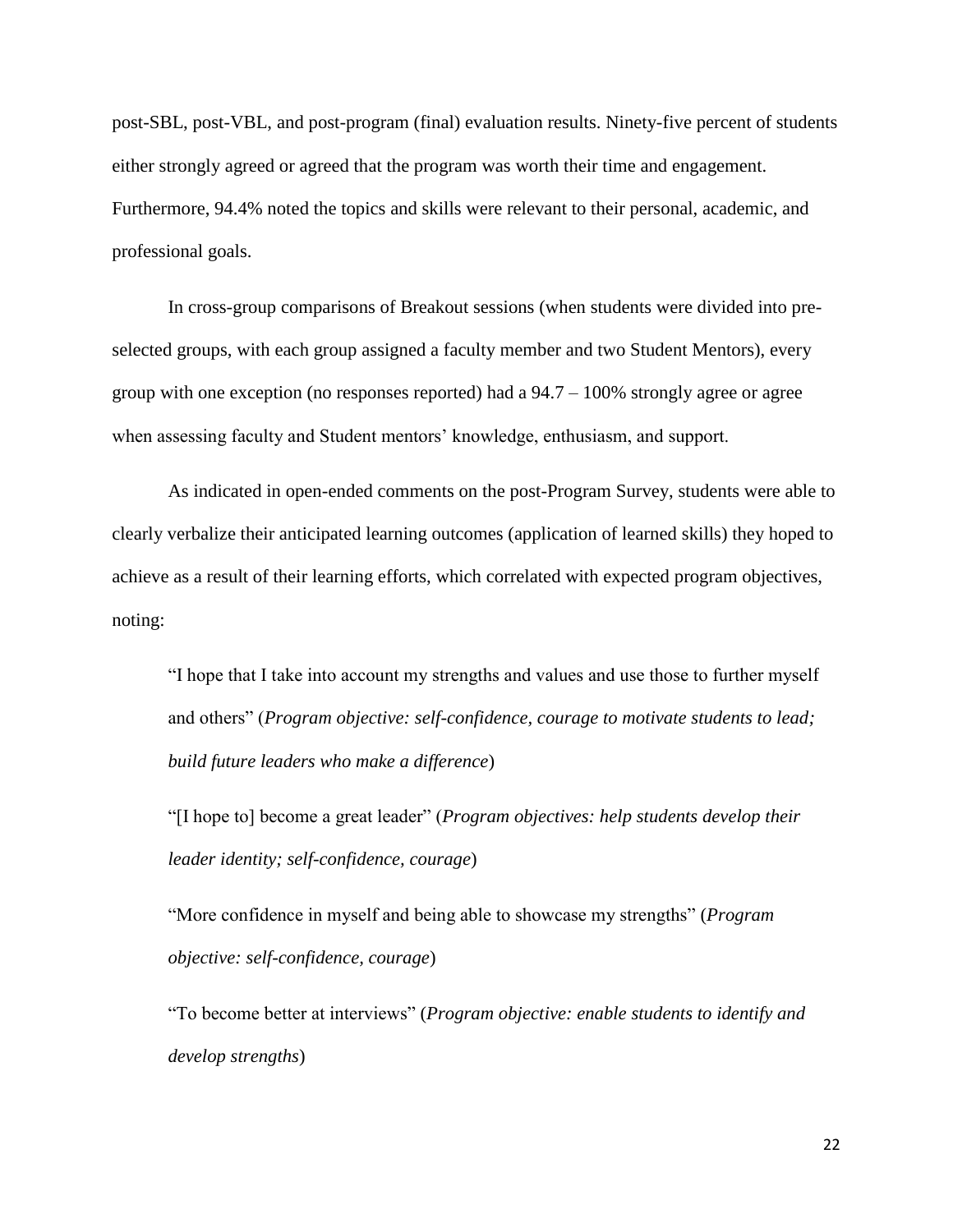"Able to communicate better with my group mates" (*Program objective: enable students to identify and develop strengths*)

"Become a leader in a student organization fall semester and obtain a leadership role this summer during my internship" *(Program objectives: help students develop their leader identity; introduce roles, tasks and responsibilities of leaders at all levels)*

## *Post-SBL Seminar/Breakout Sessions (January 26, 2018)*

The post-SBL Seminar/Breakout session Survey presented a range of scores across all categories and all respondents from 3.33 – 3.85 on a 4.0 scale (with 4 being the highest/most effective). The survey response rate was 72% (46 respondents of 64 participants). The highest rating fell in the second category, with students developing knowledge of their top five themes/strengths (3.85). Given the degree to which students expressed satisfaction in gaining self-awareness related to their individual strengths, this finding is not surprising. The next highest-ranked category was the participants' beliefs that the ULP would have positive benefits around their leadership development (3.74), with a majority of students intending to solicit feedback for improvement on their strengths (3.63). An average of 3.65 indicated students have a clear understanding of how strengths and goal-achievement are linked, which is reflective of the efficacy of the program curriculum and learning activities in the breakout sessions. Perhaps most importantly, students were able to increase their confidence as a leader (3.33), one of the major tenets of the program. This is reflected in Table 1.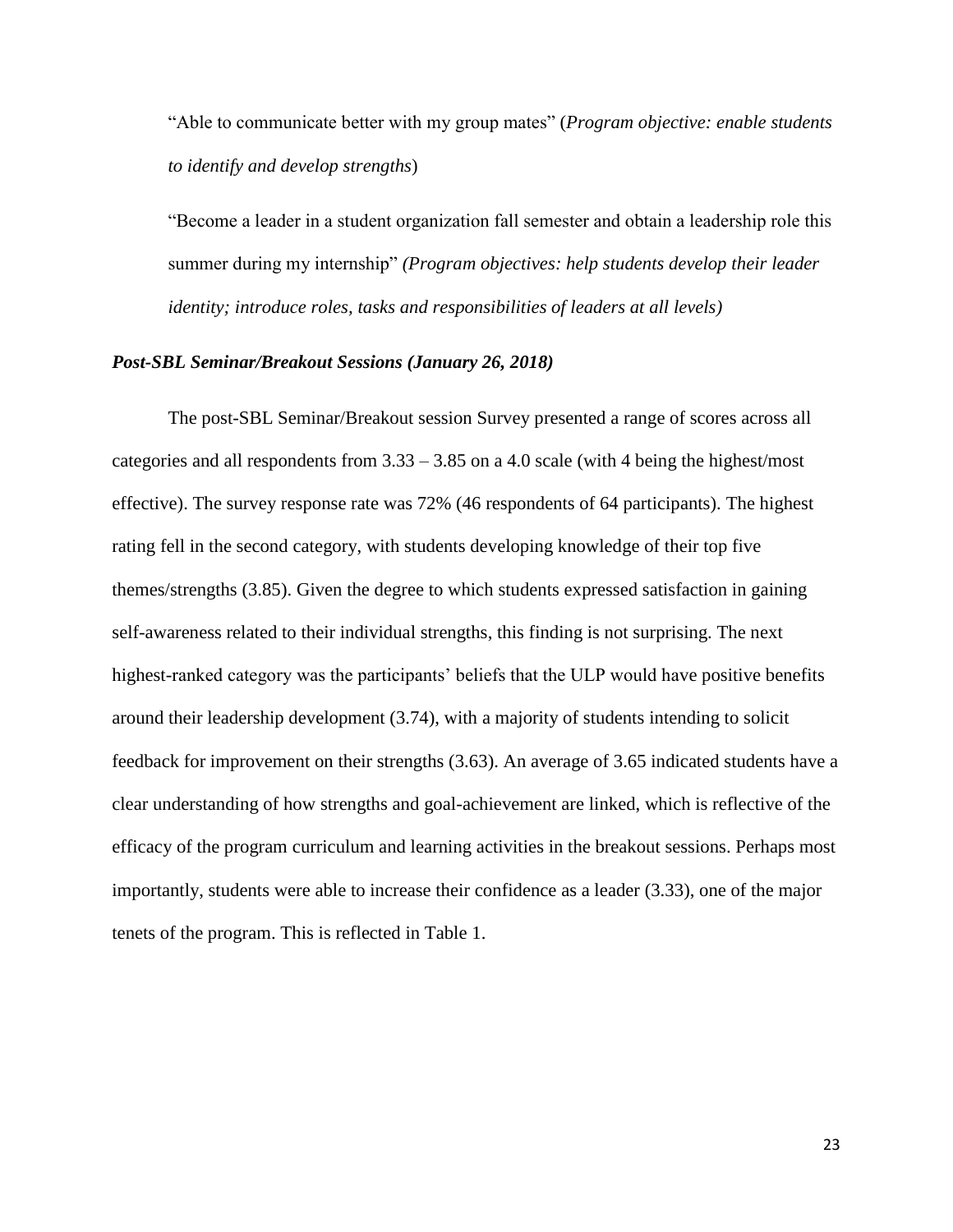| <b>Total</b>                                                                                               | 4                                   | 3                               | $\overline{\mathbf{2}}$ |                                    |              |         |
|------------------------------------------------------------------------------------------------------------|-------------------------------------|---------------------------------|-------------------------|------------------------------------|--------------|---------|
| Category                                                                                                   | <b>Very</b><br>High<br><b>Level</b> | <b>Moderate</b><br><b>Level</b> | Low<br>Level            | None or<br>Not at<br>All           | <b>Total</b> | Average |
| Knowledge of a Strengths-based<br>approach to leadership                                                   | 30                                  | 15                              |                         |                                    | 46.00        | 3.63    |
| Knowledge of my top 5 themes/strengths                                                                     | 39                                  | 7                               |                         |                                    | 46.00        | 3.85    |
| Understand how to apply my strengths to<br>achieve my goals                                                | 30                                  | 16                              |                         |                                    | 46.00        | 3.65    |
| Recognize the strengths of others<br>(strengths spotting)                                                  | 23                                  | 21                              | $\overline{c}$          |                                    | 46.00        | 3.46    |
| Confidence as a leader                                                                                     | 17                                  | 27                              | $\mathfrak{D}$          |                                    | 46.00        | 3.33    |
| Category                                                                                                   | <b>Strongly</b><br>Agree            | Agree                           | <b>Disagree</b>         | <b>Strongly</b><br><b>Disagree</b> | <b>Total</b> | Average |
| I believe this program will have positive<br>benefits for me personally as a leader                        | 34                                  | 12                              |                         |                                    | 46.00        | 3.74    |
| I will seek feedback on my Top 5<br><b>Themes</b>                                                          | 29                                  | 17                              |                         |                                    | 46.00        | 3.63    |
| I am able to apply what I've learned<br>immediately to make a difference in a<br>team, organization or job | 23                                  | 21                              | 2                       |                                    | 46.00        | 3.46    |

# **Table 1. Post-SBL Seminar/Breakout Session Survey Results**

# *Post-VBL Seminar/Breakout Sessions (March 2, 2018)*

The post-VBL seminar and Breakout session survey highlighted findings consistent with the post-Program and post-SBL sessions. Overall, students regarded the VBL Breakout sessions as valuable for their leadership development (3.85). The range of scores across all categories was 3.67 – 3.86 on a 4.0 scale, with the highest-rated categories centered on knowledge development of the VBL approach, and an understanding of how to apply Crucial conversations and GVV tools. Moreover, respondents made clear their ability to apply learned knowledge to their respective goals. Students indicated a higher level of confidence than in the post-SBL survey (3.70 vs. 3.33), which may reflect a growing level of confidence overall, or a higher degree of confidence in the values-based learning knowledge versus strengths-based learning (3.85 vs.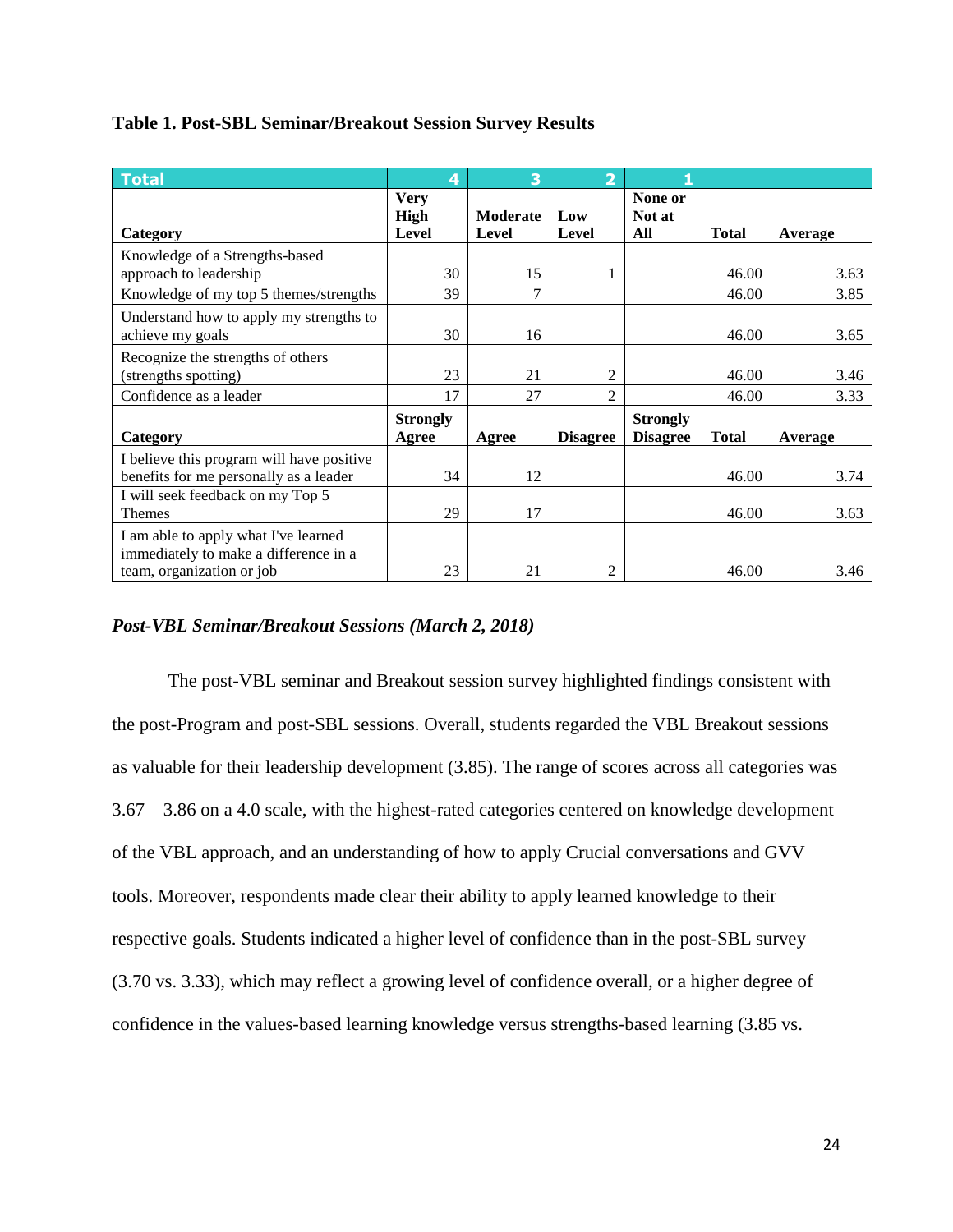3.46). In both cases, however, given the high ratings averages, we consider the application

component of leadership development to be successful. This can be seen in Table 2.

| <b>Total</b>                                                                                                                                                      | 4                                   |                          | フ                |                          |              |         |
|-------------------------------------------------------------------------------------------------------------------------------------------------------------------|-------------------------------------|--------------------------|------------------|--------------------------|--------------|---------|
| Category                                                                                                                                                          | <b>Very</b><br><b>High</b><br>Level | <b>Moderate</b><br>Level | Low<br>Level     | None or<br>Not at<br>All | <b>Total</b> | Average |
| Knowledge of a Values-based                                                                                                                                       |                                     |                          |                  |                          |              |         |
| approach to leadership and its                                                                                                                                    |                                     |                          |                  |                          |              |         |
| importance                                                                                                                                                        | 29                                  | 3.5                      | 0.5              | $\boldsymbol{0}$         | 33.00        | 3.86    |
| Knowledge of my values and                                                                                                                                        |                                     |                          |                  |                          |              |         |
| character strengths (VIA)                                                                                                                                         | 26                                  | 6.5                      | 0.5              | $\boldsymbol{0}$         | 33.00        | 3.77    |
| Understand how to apply the<br>Crucial Conversations and GVV<br>tools to be more successful with<br>difficult conversations (Plan,<br>Script, Practice, Feedback) | 29                                  | 3.5                      | 0.5              | 0                        | 33.00        | 3.86    |
| Confidence as a leader                                                                                                                                            | 23                                  | 10                       | $\theta$         | $\theta$                 | 33.00        | 3.70    |
|                                                                                                                                                                   | <b>Strongly</b>                     |                          |                  | <b>Strongly</b>          |              |         |
| <b>Question</b>                                                                                                                                                   | Agree                               | Agree                    | <b>Disagree</b>  | <b>Disagree</b>          | <b>Total</b> | Average |
| I believe today's cohort meeting<br>has provided positive benefits for<br>my leadership development                                                               | 28                                  | 5                        | $\boldsymbol{0}$ | $\boldsymbol{0}$         | 33.00        | 3.85    |
| I will apply what I learned to a<br>specific crucial conversation that I<br>need/want to have                                                                     | 28                                  | 5                        | $\boldsymbol{0}$ | $\boldsymbol{0}$         | 33.00        | 3.85    |
| I am able to apply what I've<br>learned immediately to make a<br>difference in my life - academic,<br>personal, professional                                      | 26                                  | 7                        | $\mathbf{0}$     | $\mathbf{0}$             | 33.00        | 3.79    |
| My condfidence to tackle difficult<br>conversations and situations has<br>improved                                                                                | 23                                  | 9                        | 1                | $\theta$                 | 33.00        | 3.67    |
| Overall, I have more knowledge of<br>my strengths and how to apply<br>them in my leadership role(s)                                                               | 26                                  | 7                        | $\boldsymbol{0}$ | $\Omega$                 | 33.00        | 3.79    |
| Overall, I have more confidence in<br>my strengths and how to apply<br>them in my leadership role(s)                                                              | 23                                  | 10                       | $\Omega$         | $\Omega$                 | 33.00        | 3.70    |

**Table 2. Post-VBL Seminar/Breakout Session Survey Results**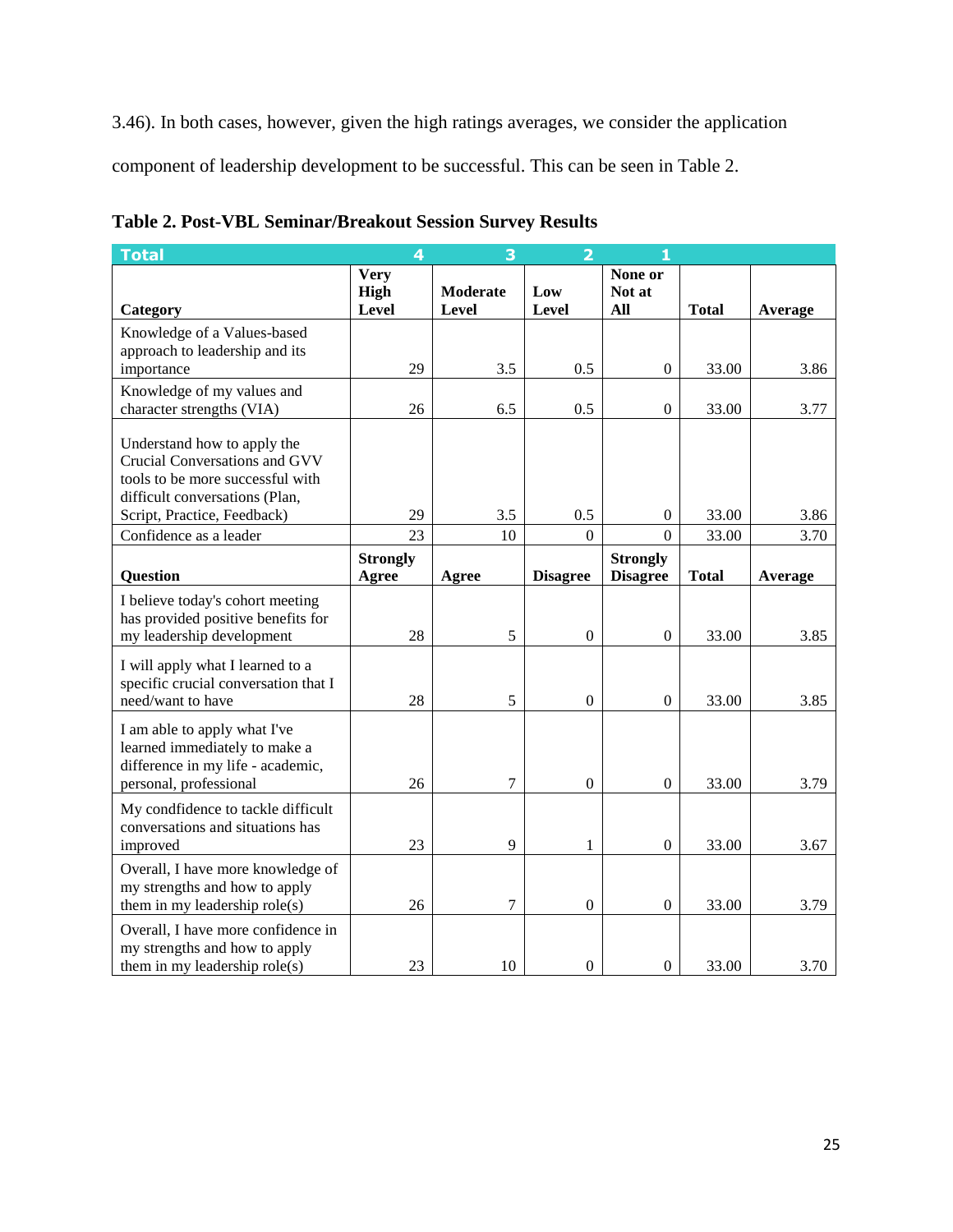# **DISCUSSION**

In assessing the overall effectiveness of the ULP, it was encouraging to note the components that were identified as positive/beneficial by the student participants. Overall, it was clearly evident that students benefited from their participation, and that the learning outcomes included achievement at the individual and group level of increased confidence, linked to character traits, and improved courage which link directly to their development as emerging leaders. Overall, students developed knowledge of both a Strengths-based and Values-based approach to leadership. They expanded their knowledge of their top strengths, values, and character strengths through self-assessment and in-seminar/session activities at the individul and group level. They became well-versed in understanding how to apply strengths to achieve personal and professional goals, while simultaneously managing difficult conversations and recognizing the strengths of others. Their level of confidence as a leader increased with subsequent practice in activities and "real-world" scenarios.

In summarizing what went well with the program, we have concluded:

- 1. The Curriculum/Program Components are strong, as evidenced by high evaluation scores in post-program Survey questions focused on activities/exercises and strengths-based development. In addition, the tools and frameworks provided in the Breakout sessions (SBL: Strengths spotting, Strength Wheel; VBL: Crucial Conversations, GVV) were found to be extremely helpful, with 95% - 100% of respondents indicating this for the SBL Sessions and 77.7%-95% for the VBL sessions.
- 2. The interactive and personalized learning sessions (Breakouts) were deemed to be the most effective mechanism for students to understand and operationalize their strengths/talents and character strengths. With the exception of one category (adequate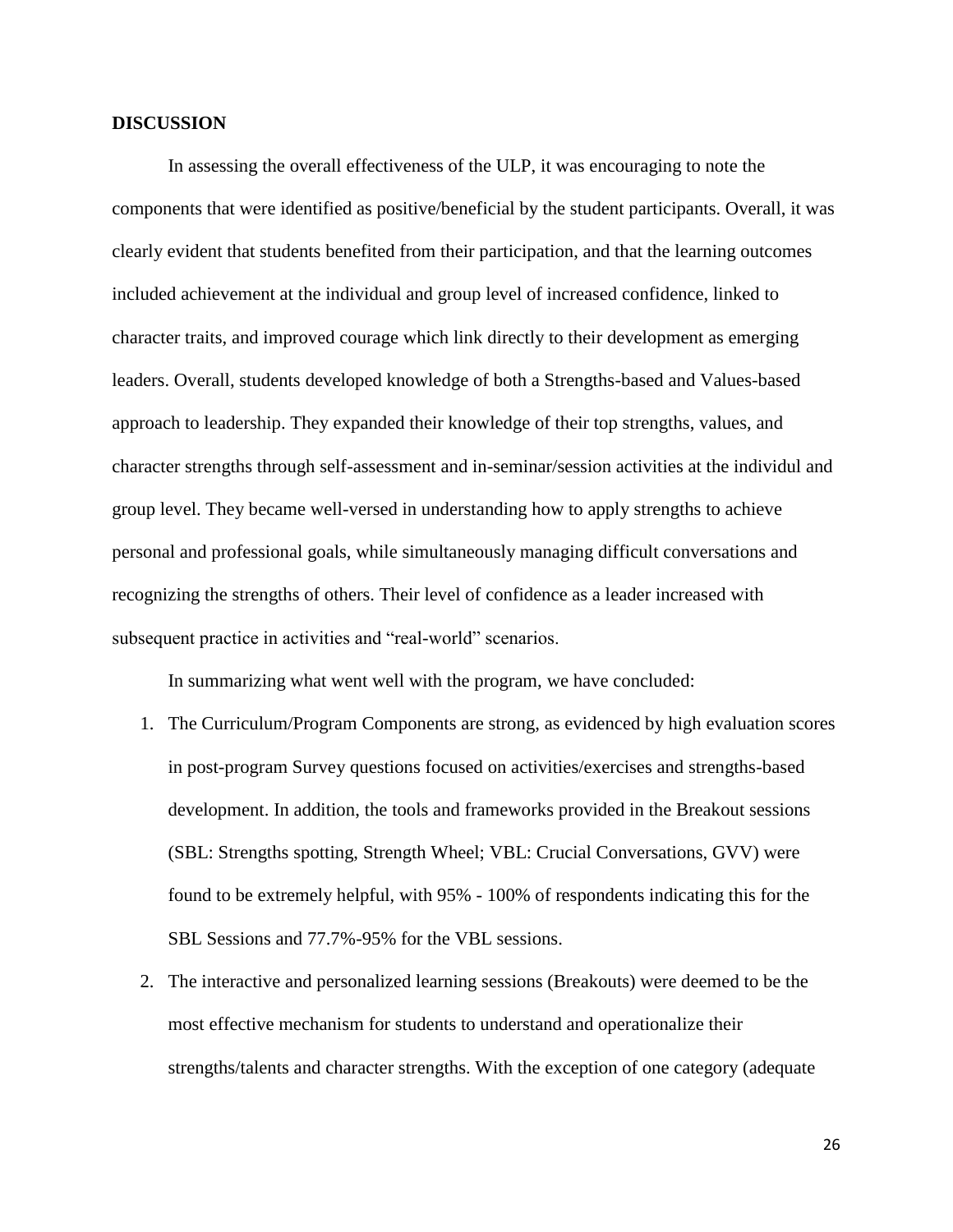practice time) which was rated "moderate" to "low", 95%-100% of respondents for the SBL Survey indicated that they "strongly agreed" or "agreed" that the program was relevant to their goals.

- 3. The participation, facilitation, support, and overall performance of Student Mentors was rated very highly. Student mentors were deemed highly enthusiastic, knowledgeable, communicated the right amount, and effectively supported student learning with ratings ranging from 1.16 - 1.41 on a 4.0 scale (with  $1.0 =$  strongly agree).
- 4. Faculty were also assessed as knowledgeable and enthusiastic, with scores ranging from 1.38 - 1.46 on a 4.0 scale (with  $1.0$  = strongly agree).

Upon further review of areas for improvement, we intend to focus on the following key themes: 1) enhanced recruiting and marketing/communication regarding the ULP; 2) Expansion of in-session learning activities and opportunities for applied practice/hands-on practice by participants; 3) Increased accountability around support/collaboration; 4) Inclusion of a followup Cohort meeting (in spring) and "Lessons Applied" meeting in the fall, requiring participation by all students; 5) solicitation of feedback from Student Mentors regarding training gaps.

Regarding communication, we will focus on two aspects: 1) creating more consistent, timely, and schedule communication between Program Administration to student participants, and between Student Mentors and Students; and 2) developing a post-program newsletter or messaging mechanisms with reminders to participants about key insights/what they learned. The former is already being implemented for Phase 2 in spring 2019 as required/scheduled Mentor-Student "office hours". Because of the success of the overall program, the curriculum will be maintained in its current iteration, but learning activities, buddy pairings, icebreakers, and handson practice exercises will be increased and refined to encourage support and collaboration. In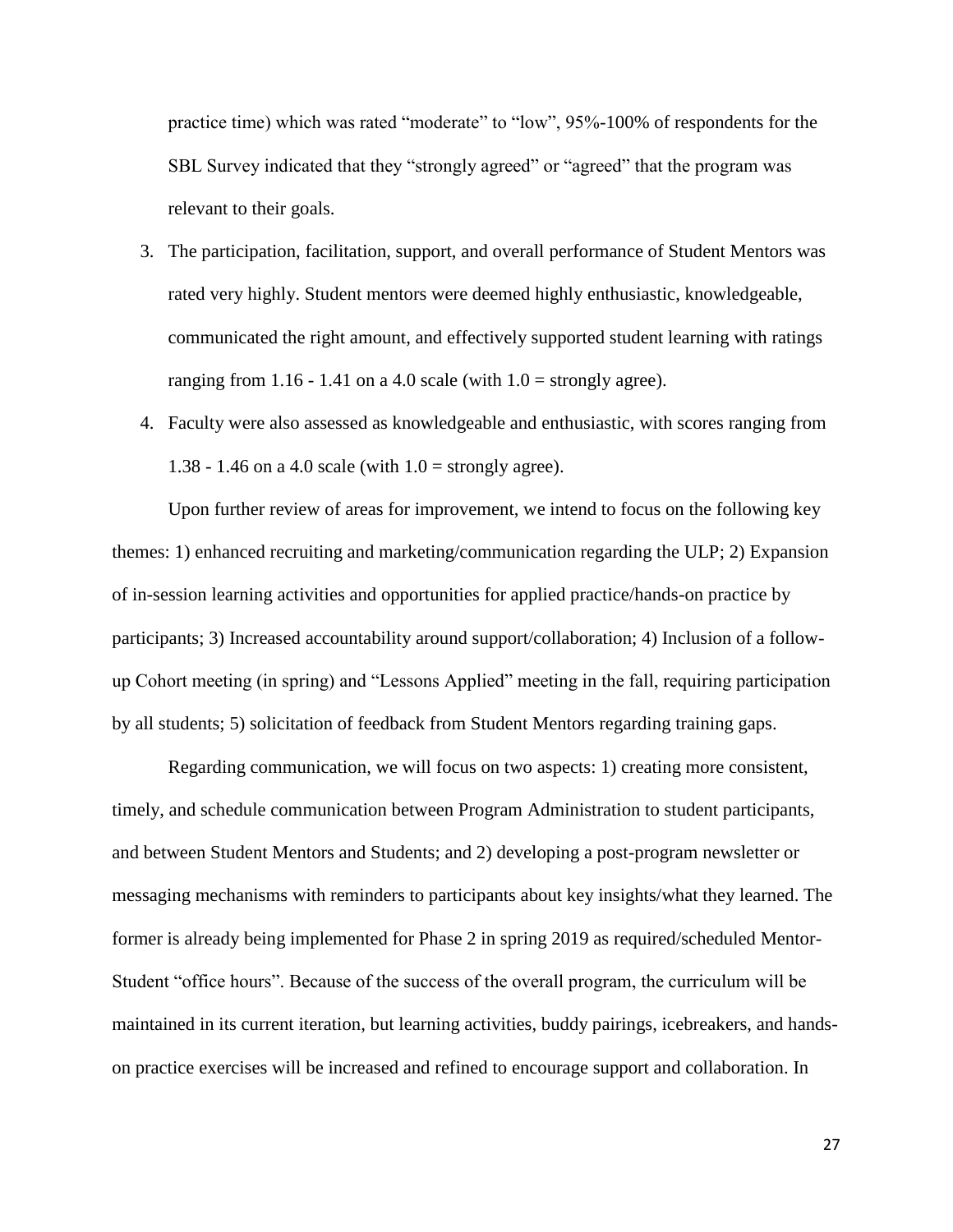addition, both a final capstone session of the spring program, as well as a "returners event" in the fall will be implemented in 2019, to provide closure and celebration, as well as reconnection after the students have had the summer to apply their newly-acquired leadership skills. Finally, we have implemented steps to conduct a survey to be completed by the Student Mentors with the spring 2019 session regarding their own efficacy, training and knowledge gaps, and points for additional development in their role.

#### **NEXT STEPS**

Our remaining focus is on improving the ULP for future student participants, mentors, and faculty. In that regard, our next steps will include:

- 1. Focusing on expanding the program recruitment to accommodate 900-1200 students annually; this will necessitate the development of additional strategic marketing, recruiting, and communication channels. One consideration is the incorporation of a wellknown Leadership Speaker (executive or other leader to speak to the themes of the ULP on Confidence, Character & Courage) during the Fall kick-off session.
- 2. Increasing the amount of trained faculty facilitators, changing the role of the faculty to that of facilitation for Seminars, with Student Mentors serving as facilitators for Breakout sessions in addition to Cohort meetings.
- 3. Launching a detailed training program for Faculty and recruiting future ULP staff from "The Business School" to ensure their maximum effectiveness in Seminar facilitation. This would continue to include training in Clifton StrengthsFinder, VIA Character Strengths, Crucial Conversations, and Giving Voice to Values (GVV). Leadership curriculum is more effective when it integrates academic coursework and experiential exercises with a common theoretical framework (CAS, 2012; Osteen & Coburn, 2012;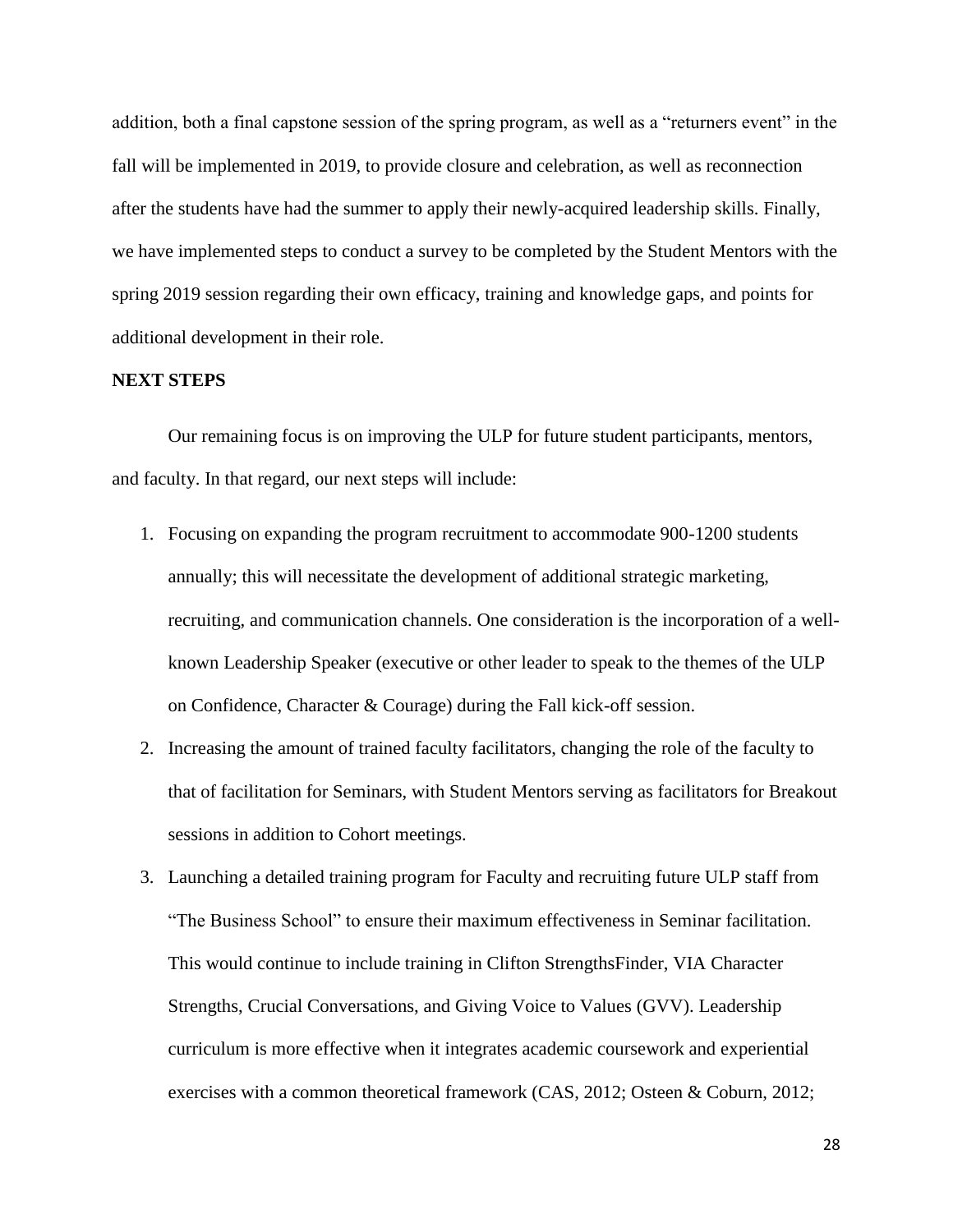Owen, 2012; Zimmerman-Oster & Burkhardt, 2000). Regarding knowledge influences, core faculty to be informed of current leadership theories and the requisite leadership skills in order to provide a structure for an effective student leadership development program. Additionally, the literature asserts that programs are more impactful when faculty members understand how undergraduate students create a leadership identity during their academic career. With this knowledge, faculty can create and promote both formal and informal learning opportunities to advance and assess undergraduates' leadership capacity to address the challenges facing organizations and society in the  $21<sup>st</sup>$ century.

4. Encouraging additional institutional buy-in through UPL Administrative leadership. At the organizational level, recent research has shown that resources need to be effectively coordinated to provide the time, education and coordination, feedback and meaningful assessment process for faculty to devote their time and effort to a new leadership initiative. Long term sustainability relies on faculty being supported, recognized and rewarded in establishing new or revised leadership program as well as tangible and intangible symbols of support across campus (Osteen & Coburn, 2012; Zimmerman-Oster & Burkhardt, 2000). Building the leadership capacity of students effectively is a collaborative endeavor that requires commitment across the institution.

# **CONCLUSION**

In summary, the Undergraduate Leadership Program (ULP) developed for "The Business School" has been shown to be highly effective, relevant, and necessary to student leadership development. Grounded in Strengths-based leadership and Values-based character strengths, undergraduate students are able to leverage their self-awareness to identify key talents, values,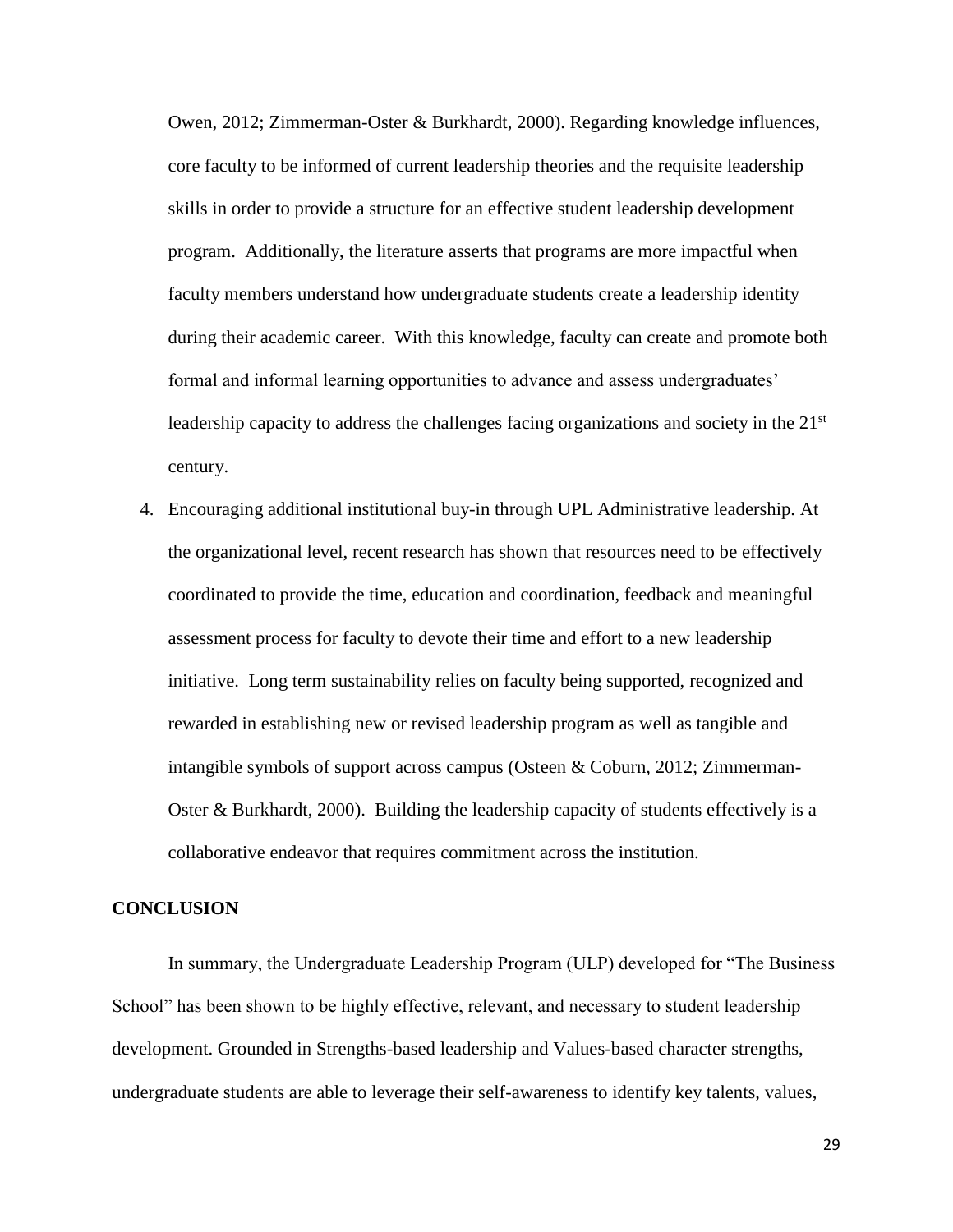and character strengths, spot strengths in others, apply relevant and practical tools to enhance their leadership skills, and increase their confidence in leadership roles. We remain optimistic that the Program will continue to achieve both its program objectives and learning objectives, in its drive to develop student leaders for the 21st century and beyond.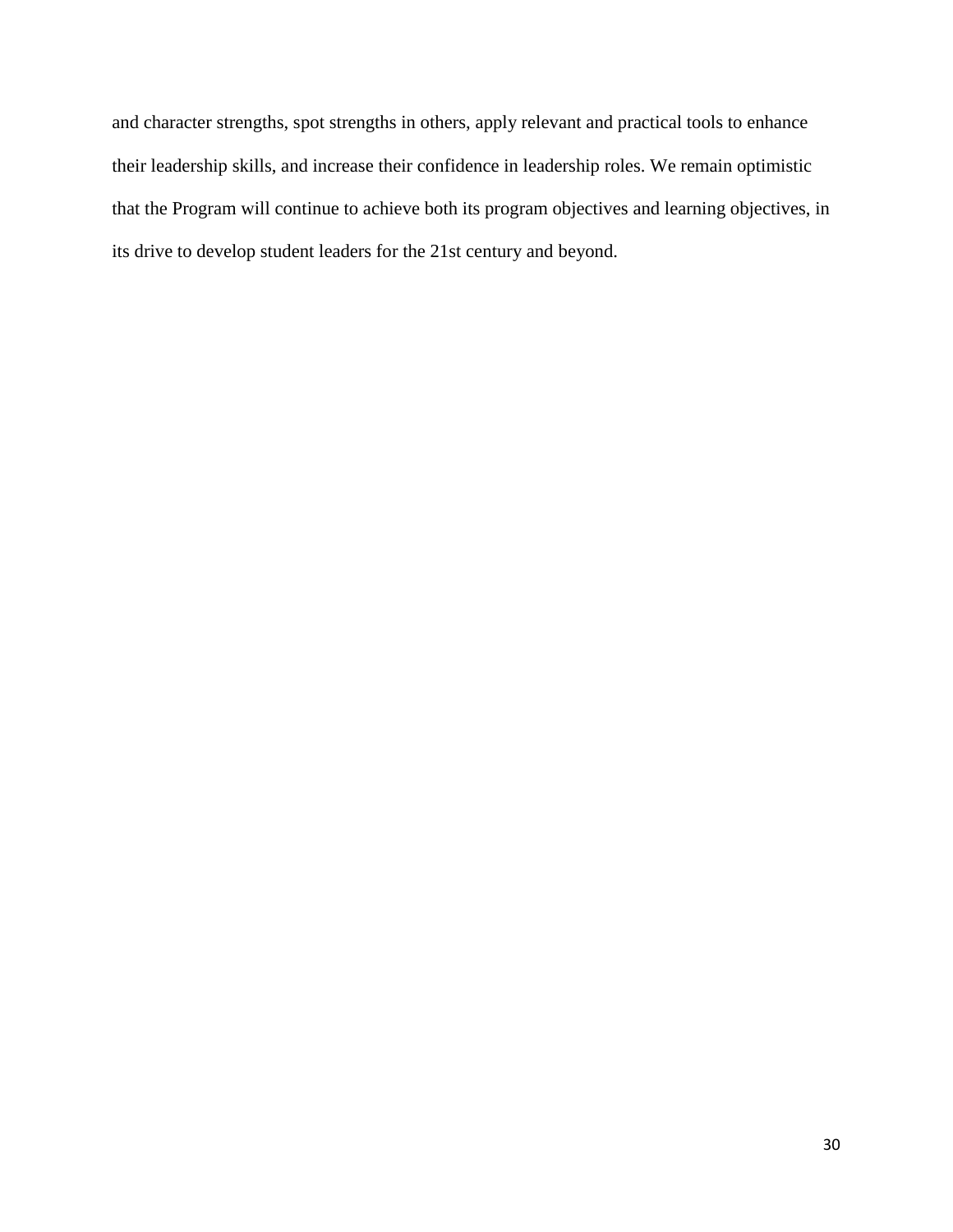# **APPENDIX A: Program Timing (2017-2018)**

# *Launch: Cohort 1 - spring 2018 (January - September 2018)*

- November 2017 Orientation/kickoff program for Student Mentors
- January 4-5, 2018– Faculty Training on Strength-Based Leadership
- January 12, 2018 Initial meeting with students (mini-orientation)
- January 26, 2018 Strengths-Based Leadership Seminar
- February 6, 2018 Cohort meeting 1
- February 22, 2018 Faculty Training on Values-Based Leadership
- March 2, 2018 Values-Based Leadership Seminar
- Late March 2018 Cohort Meeting 2
- Summer 2018 students put into practice skills/development
- September 14, 2018 Cohort Meeting 3 as follow-up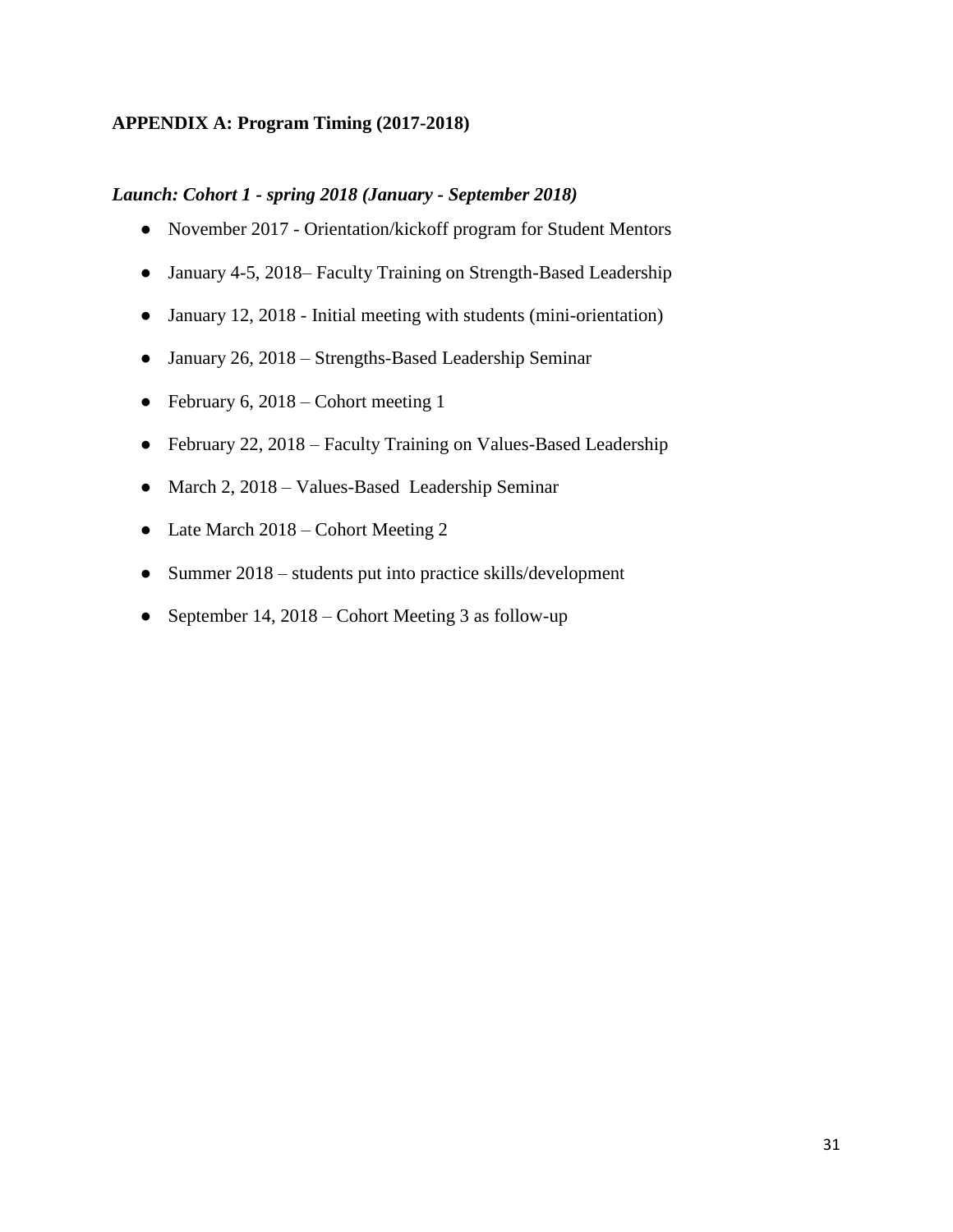# **REFERENCES**

Alexander, G. (2006). Behavioural coaching–the GROW model. *Excellence in coaching: The industry guide*, 61-72.

Association of American Colleges and Universities. (2006). *How should colleges prepare students to succeed in today's global economy?* Washington, D.C.: Author. Retrieved from http://www.aacu.org/sites/default/files/files/LEAP/2007\_full\_report\_leap.pdf

Association of American Colleges and Universities and National Leadership Council. (2007). *College learning for the new global century: A report from the National Leadership Council for Liberal Education & America's Promise*. Washington, D.C.: Association of American Colleges and Universities.

Association of American Colleges and Universities. (2015). *Falling short? College learning and career success.* Washington, D.C.: Author.

Association to Advance Collegiate Schools of Business. (2015). *Business school data guide*. Tampa, FL: Author. Retrieved from http://www.aacsb.edu/publications/datareports/data-guide Association to Advance Collegiate Schools of Business. (2018). *Eligibility procedures and accreditation standards for business accreditation*. Tampa, FL: Author. Retrieved from https://www.aacsb.edu/-/media/aacsb/docs/accreditation/business/standards-and-tables/2018 business-standards.ashx?la=en

Astin, A. W. (1993). *What matters in college? Four critical years*. San Francisco, CA: Jossey-Bass.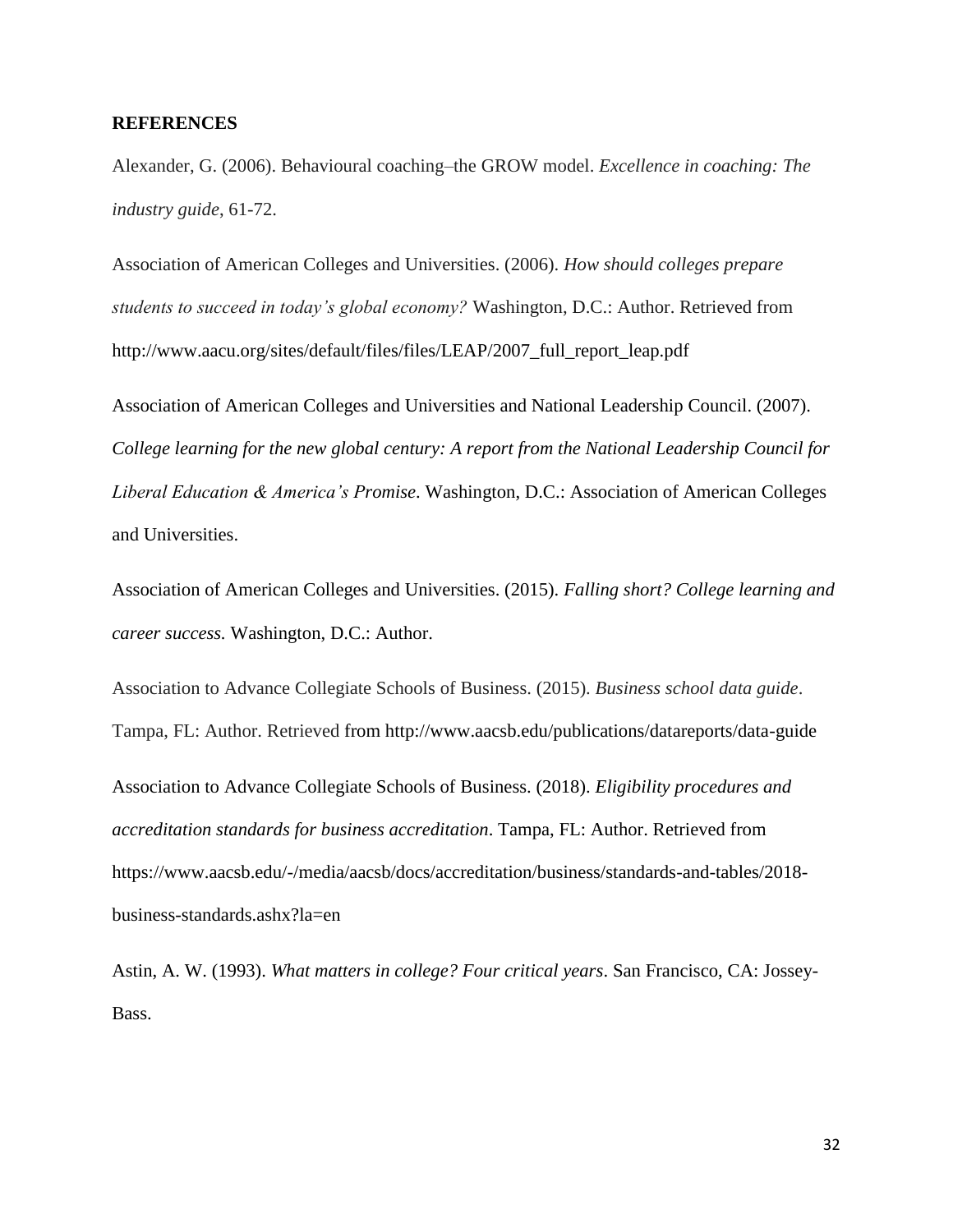Astin, A. W., & Astin, H. S. (2000). *Leadership reconsidered: Engaging higher education in social change*. Battle Creek, MI: W. K. Kellogg Foundation.

Azdell, G. L. (2010). *College student leader development: A study of perceptions of leadership skills and abilities of senior students* (Unpublished doctoral dissertation). University of Virginia, Charlottesville, VA.

Bennis, W. G. (2009). *On becoming a leader*. New York, NY: Basic Books.

Burns, J. M. (1978). *Leadership*. New York, NY: Harper & Row.

Casner-Lotto, J., & Barrington, L. (2006). *Are they really ready to work? Employers' perspectives on the basic knowledge and applied skills of new entrants to the 21st century US workforce*. Washington, D.C.: The Conference Board and Partnership for 21st Century Skills.

Council for the Advancement of Standards in Higher Education. (2012). *CAS professional standards for higher education* (8th ed.). Washington, D.C.: Author.

Covey, S. R. (1992). *Principle-centered leadership*. New York, NY: Simon and Schuster.

Day, D. V. (2001). Leadership development: A review in context. *Leadership Quarterly*, *11*, 581–613.

Day, D. V., & Harrison, M. M. (2007). A multilevel, identity-based approach to leadership development. *Human Resource Management Review*, *17*(4), 360–373.

Deloitte. (2014). *Global human capital trends 2014*. Retrieved from https://www2.deloitte.com/insights/us/en/focus/human-capital-trends/2014.html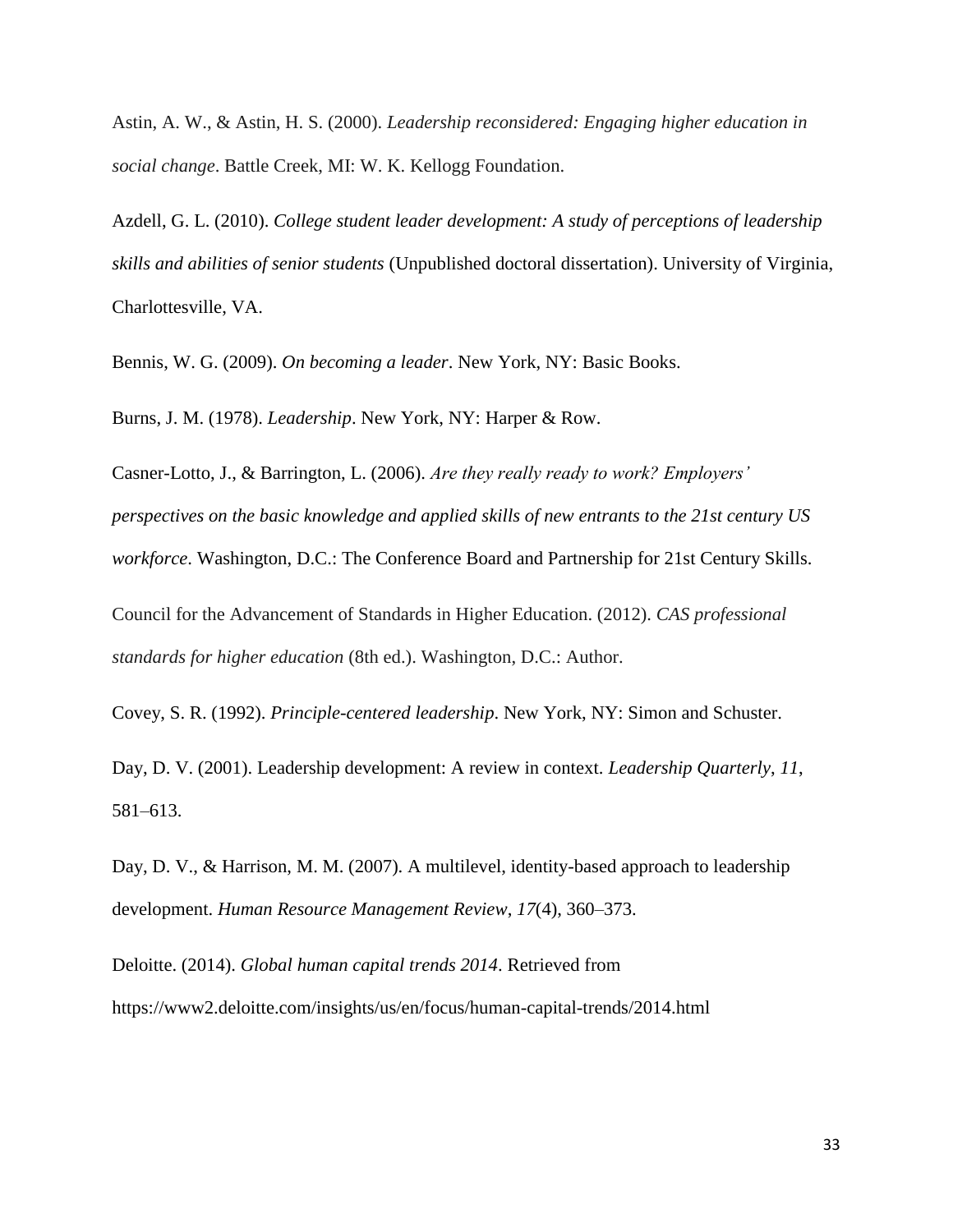Dugan, J. P., & Komives, S. R. (2007). *Developing leadership capacity in college students: Findings from a national study. A report from the Multi-Institutional Study of Leadership*. College Park, MD: National Clearinghouse for Leadership Programs.

Dugan, J. P., & Komives, S. R. (2011). Influences on college students' capacities for socially responsible leadership. *Journal of College Student Development*, *52*(2), 525–549.

Dugan, J. P., & Owen, J. E. (2007). Practicing what we preach: An institutional approach to student leadership development. *NASPA Leadership Exchange*, *5*(2), 20–22.

Eich, D. (2008). A grounded theory of high-quality leadership programs perspectives from student leadership development programs in higher education. *Journal of Leadership & Organizational Studies*, *15*(2), 176–187.

Ewell, P. T. (2002). A delicate balance: The role of evaluation in management. *Quality in Higher Education*, *8*(2), 159–171.

Gentile, M. C. (2010). *Giving voice to values: How to speak your mind when you know what's right*. Yale University Press.

Goertzen, B. J. (2009). Assessment in academic based leadership education programs. *Journal of Leadership Education*, *8*(1), 148–162.

Goleman, D. (1998). *Working with emotional intelligence*. New York, NY: Bantam.

Goleman, D. (2006). *Emotional intelligence*. New York, NY: Bantam.

Higher Education Research Institute (HERI). (1996). *A social change model of leadership development* (Guidebook version III). College Park, MD: National Clearinghouse for Leadership Programs.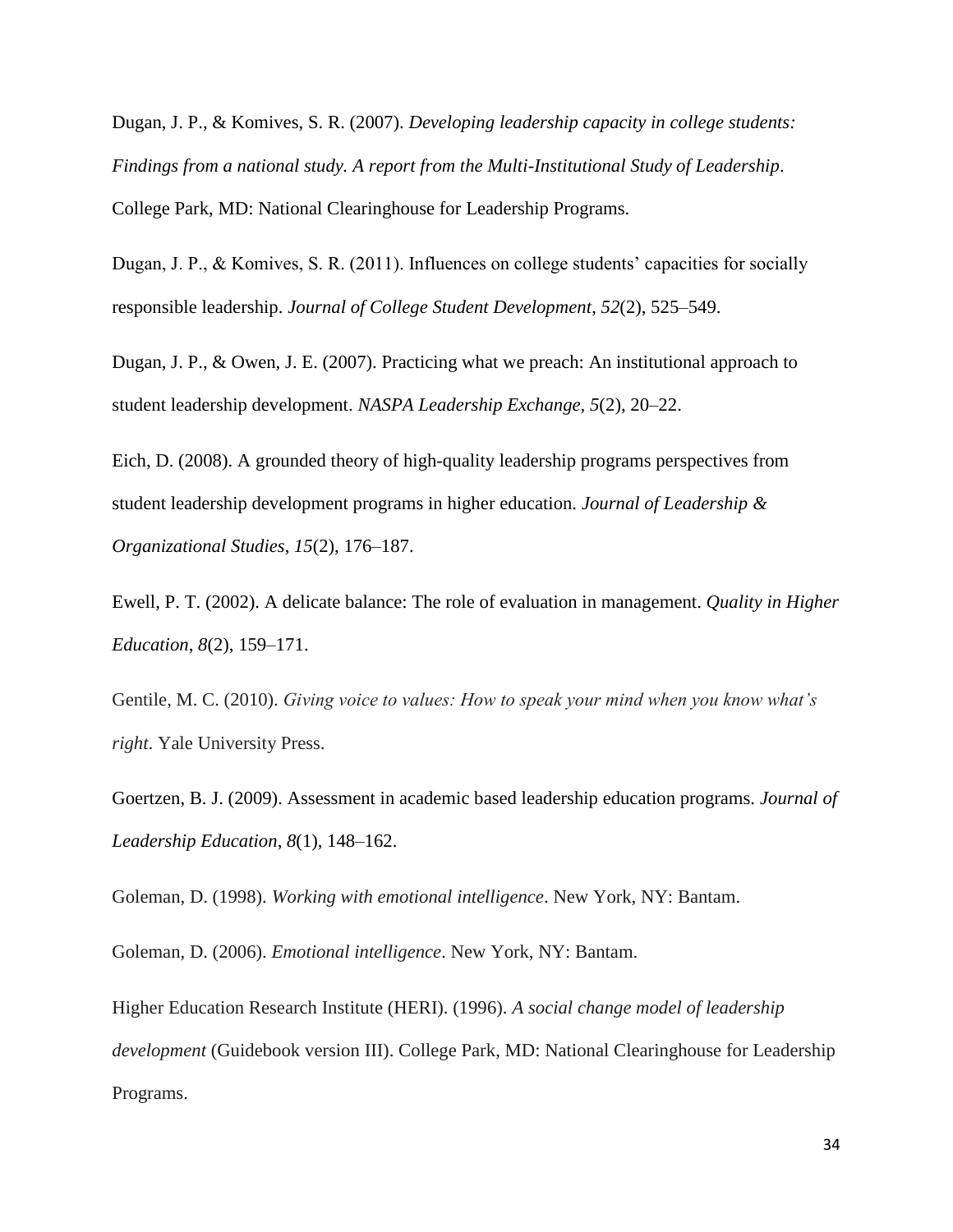Komives, S. R., Dugan, J. P., Owen, J. E., Slack, C., & Wagner, W. (2011). *The handbook for student leadership development*. San Francisco, CA: John Wiley & Sons.

Komives, S. R., Longerbeam, S. D., Mainella, F., Osteen, L., Owen, J. E., & Wagner, W. (2009). Leadership identity development: Challenges in applying a developmental model. *Journal of Leadership Education*, *8*(1), 11–47. doi:10.12806/V8/I1/TF2

Komives, S. R., Lucas, N., & McMahon, T. R. (2013). *Exploring leadership: For college students who want to make a difference* (3rd ed.). San Francisco, CA: Jossey-Bass.

Komives, S. R., Owen, J. E., Longerbeam, S. D., Mainella, F. C., & Osteen, L. (2005). Developing a leadership identity: A grounded theory. *Journal of College Student Development*, *46*(6), 593–611.

Komives, S. R., & Schoper, S. (2005). Scholarship and research: Leadership learning outcomes. *Concepts and Connections*, *13*(3), 11–13.

Komives, S. R., & Wagner, W. E. (2016). *Leadership for a better world: Understanding the social change model of leadership development*. San Francisco, CA: Jossey-Bass.

Kouzes, J. M., & Posner, B. Z. (2013). *Leadership practices inventory: LPI*. Weinheim, Germany: Wiley-VCH.

Kouzes, J. M., & Posner, B. Z. (2014). *The student leadership challenge: Five practices for becoming an exemplary leader*. San Francisco, CA: John Wiley & Sons.

Lord, R. G., & Hall, R. J. (2005). Identity, deep structure and the development of leadership skill. *The Leadership Quarterly*, *16*(4), 591–615.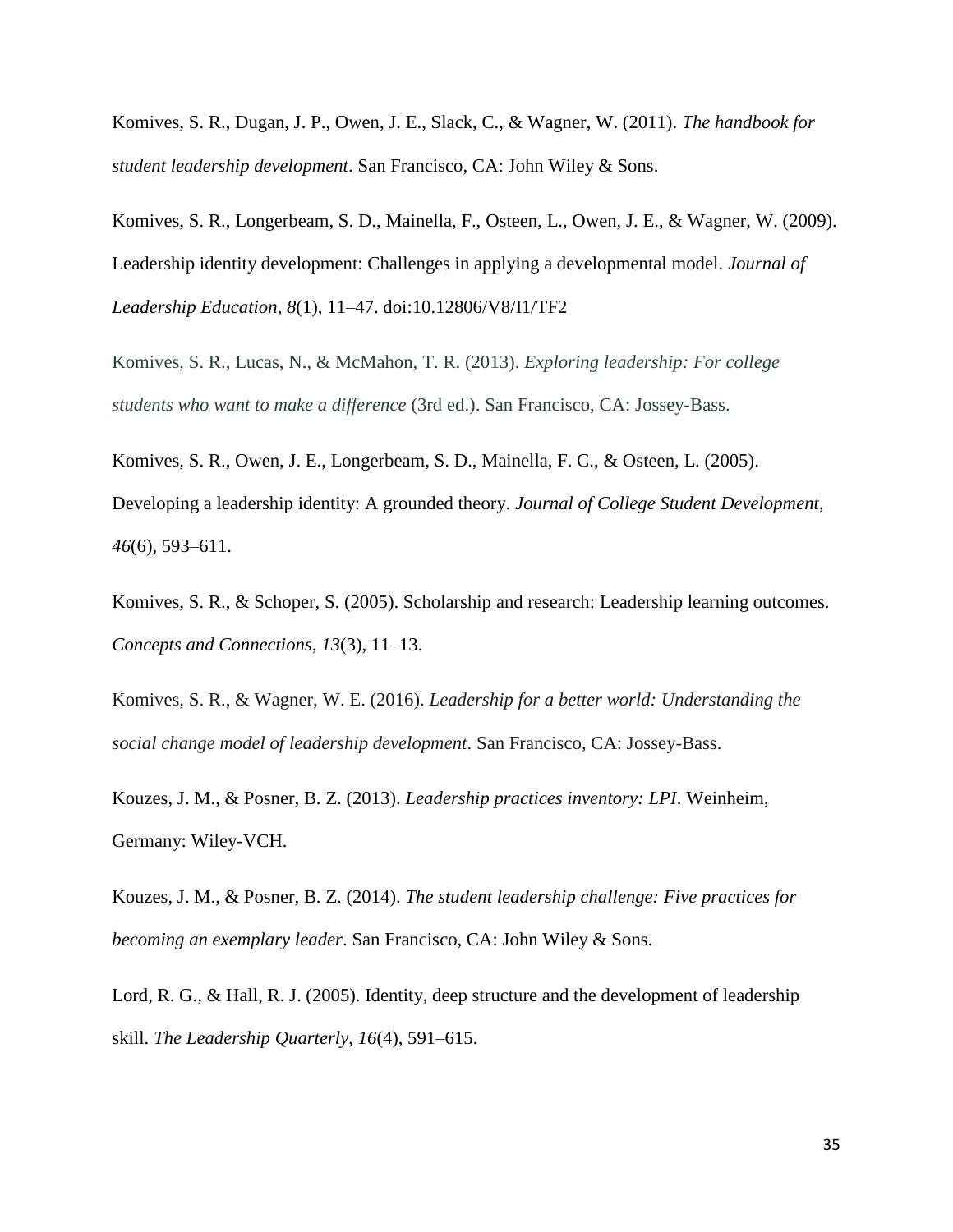Lucas, N. (2009). The influence of integrative and interdisciplinary learning on civic engagement. In B. Jacoby (Ed.), *Civic engagement in higher education: Concepts and practices* (pp. 99–116). San Francisco, CA: Jossey-Bass.

Maps, A.C. (2016 July 11). Strengths-based leadership: Create a Thriving Culture. [https://psychlopaedia.org/work-and-performance/strengths-based-leadership-create-thriving](https://psychlopaedia.org/work-and-performance/strengths-based-leadership-create-thriving-workplace-culture/)[workplace-culture/](https://psychlopaedia.org/work-and-performance/strengths-based-leadership-create-thriving-workplace-culture/) 

Markkula Center for Applied Ethics, Santa Clara University. Ethics Cases retrieved from <https://www.scu.edu/ethics/ethics-resources/ethics-cases/>

Mumford, M., Zaccaro, S. J., Harding, F. D., Jacobs, T. O., & Fleishman, E. A. (2000). Leadership skills for a changing world solving complex social problems. *The Leadership Quarterly*, *11*(1), 11–35. doi:10.1016/S1048-9843(99)00041-7

Owen, J. (2011). Program design: Assessment and evaluation. In S. R. Komives, J. P. Dugan, J. E. Owen, C. Slack, & W. Wagner (Eds.), *The handbook for student leadership development* (pp. 177–202). San Francisco, CA: John Wiley & Sons.

Owen, J. (2012). *Examining the design and delivery of collegiate student leadership development programs: Findings from the Multi-Institutional Study of Leadership (MSL-IS): A national report*. Washington, D.C.: Council for the Advancement of Standards in Higher Education.

Owen, J. E. (2015a). Integrative and interdisciplinary approaches to leadership development. *New Directions for Student Leadership*, *2015*(145), 49–58.

Owen, J. E. (2015b). Transforming leadership development for significant learning. *New Directions for Student Leadership*, *2015*(145), 7–17.